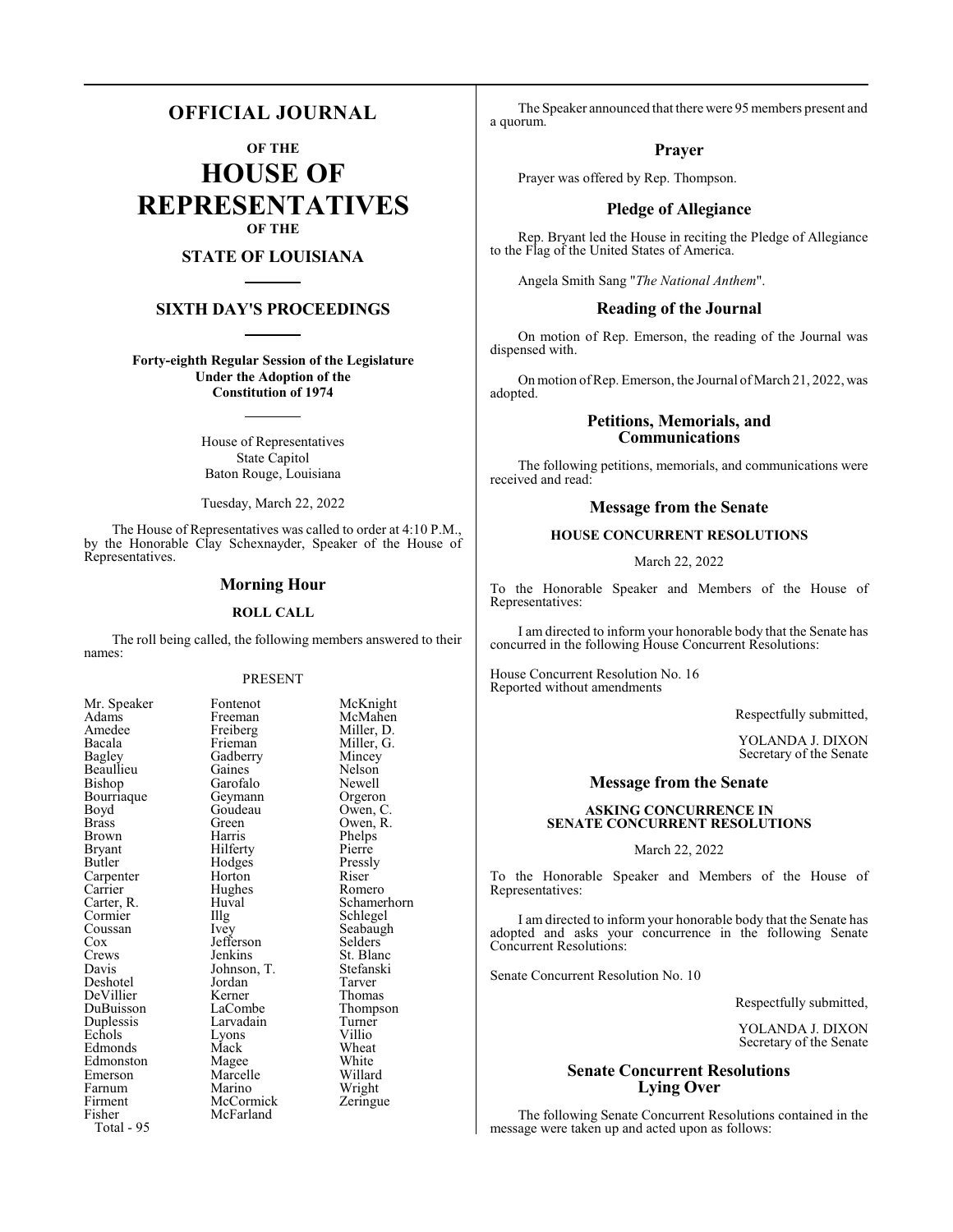# Page 2 HOUSE

6th Day's Proceedings - March 22, 2022

# **SENATE CONCURRENT RESOLUTION NO. 10—**

BY SENATOR FOIL A CONCURRENT RESOLUTION To proclaim March 21, 2022, as Louisiana State Capitol Colorectal Cancer Awareness Day in Louisiana.

Read by title.

On motion of Rep. McKnight, and under a suspension of the rules, the resolution was concurred in.

### **Suspension of the Rules**

On motion of Rep. Stefanski, the rules were suspended in order to take up and consider Petitions, Memorials, and Communications at this time.

# **Petitions, Memorials, and Communications**

The following petitions, memorials, and communications were received and read:

# **Message from the Senate**

#### **SENATE BILLS**

#### March 22, 2022

To the Honorable Speaker and Members of the House of Representatives:

I am directed to inform your honorable body that the Senate has finally passed the following Senate Bills:

Senate Bill Nos. 26, 55, 113 and 205

Respectfully submitted,

YOLANDA J. DIXON Secretary of the Senate

# **Senate Bills and Joint Resolutions on First Reading**

The following Senate Bills and Joint Resolutions on first reading were taken up, read, and placed upon the calendar for their second reading:

#### **SENATE BILL NO. 26—** BY SENATOR HENSGENS

AN ACT

To amend and reenact R.S. 3:2074(D), relative to the Louisiana Equine Promotion and Research AdvisoryBoard; to provide for the terms of the members; to provide for an effective date; and to provide for related matters.

Read by title.

Lies over under the rules.

#### **SENATE BILL NO. 55** BY SENATOR CATHEY

AN ACT

To enact R.S. 49:191(13)(a) and to repeal R.S. 49:191(10)(c), relative to the Department of Agriculture and Forestry, including provisions to provide for the re-creation of the Department of Agriculture and Forestry and the statutory entities made a part of the department by law; to provide for the effective termination date for all statutory authority for the existence of such statutory entities; and to provide for related matters.

Read by title.

Lies over under the rules.

#### **SENATE BILL NO. 113—** BY SENATOR CATHEY

AN ACT To amend and reenact R.S. 3:3368(B), (D), (E), and (G), relative to structural pest control operator's licenses; to provide relative to examinations; to provide relative to license applications; to provide for effectiveness; and to provide for related matters.

Read by title.

Lies over under the rules.

**SENATE BILL NO. 205—** BY SENATOR JACKSON

AN ACT To amend and reenact R.S. 3:1201(C) and (D), the introductory paragraph of 1202 and 1202(3), 1204(A)(2) and (D)(1) and (12), and  $1208(1)$ ,  $(2)$ ,  $(6)$ , and  $(7)$  and to enact R.S.  $3:1202(13)$  and (14), relative to the "Soil Conservation Districts Law"; to provide relative to legislative purpose; to provide for definitions; to provide relative to the powers of the state soil and water conservation commission; to provide relative to the powers of the chairman of the state soil and water conservation commission; to provide relative to the powers of the soil and water conservation districts; to remove outdated references; to provide for technical corrections; to provide for effectiveness; and to provide for related matters.

Read by title.

Lies over under the rules.

# **Suspension of the Rules**

On motion of Rep. Stefanski, the rules were suspended in order to take up and consider Petitions, Memorials, and Communications at this time.

# **Petitions, Memorials, and Communications**

The following petitions, memorials, and communications were received and read:

# **Message from the Senate**

# **SIGNED SENATE CONCURRENT RESOLUTIONS**

#### March 22, 2022

To the Honorable Speaker and Members of the House of Representatives:

I am directed to inform your honorable body that the President of the Senate has signed the following Senate Concurrent Resolutions:

Senate Concurrent Resolution Nos. 3 and 7

and ask the Speaker of the House of Representatives to affix his signature to the same.

Respectfully submitted,

YOLANDA J. DIXON Secretary of the Senate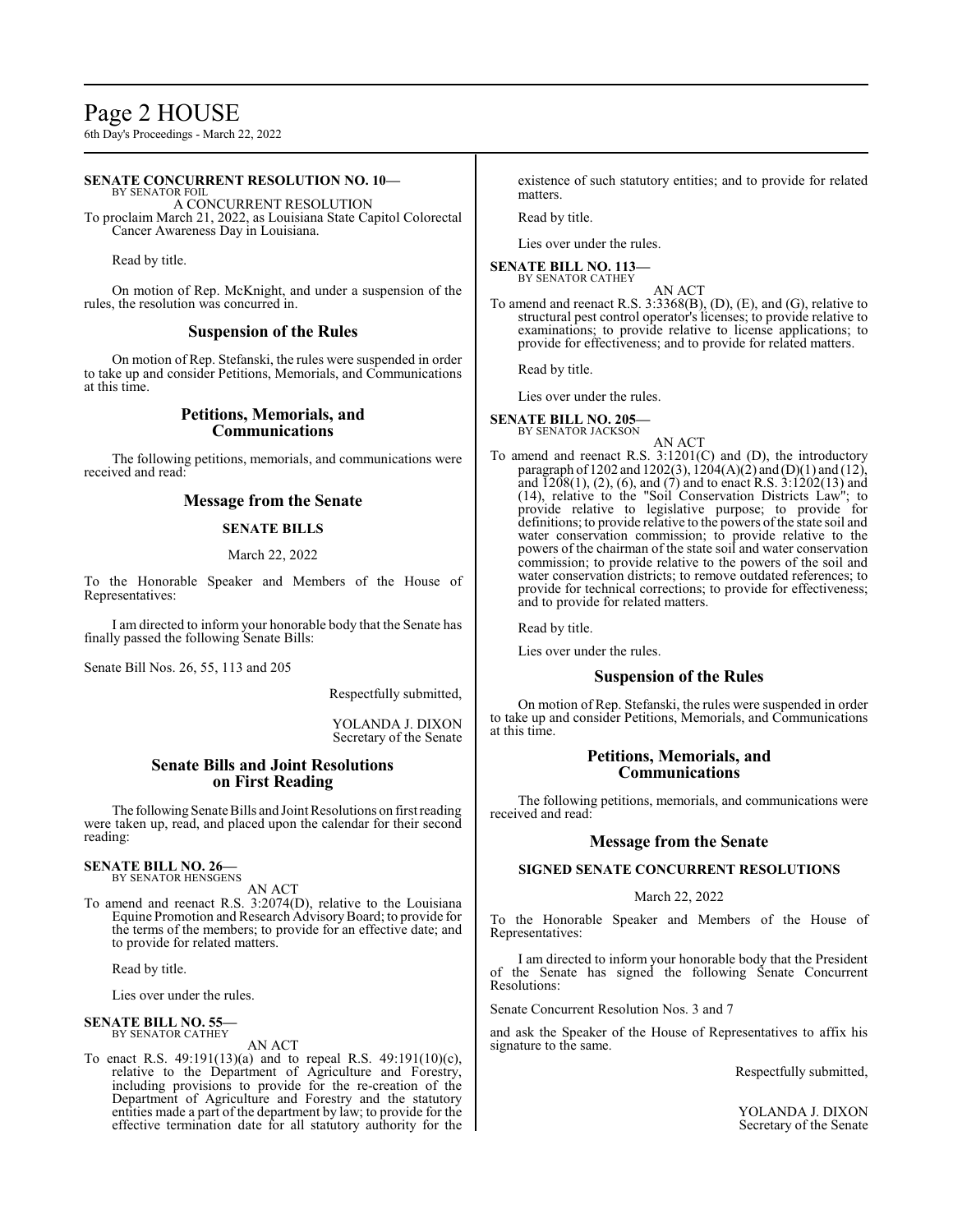6th Day's Proceedings - March 22, 2022

The Senate Concurrent Resolutions contained herein were signed by the Speaker of the House.

# **Suspension of the Rules**

On motion of Rep. Stefanski, the rules were suspended in order to allow the Special Committee to Inquire into theCircumstances and Investigation of the Death of Ronald Greene to meet while the House was in session.

# **Introduction of Resolutions, House and House Concurrent**

The following members introduced the following entitled House and House Concurrent Resolutions, which were read the first time by their titles and placed upon the calendar for their second reading:

# **HOUSE RESOLUTION NO. 18—**

BY REPRESENTATIVE ECHOLS A RESOLUTION To commend Bastrop-Morehouse Chamber of Commerce on the occasion of its one hundredth anniversary.

Read by title.

On motion of Rep. Echols, and under a suspension of the rules, the resolution was adopted.

# **HOUSE CONCURRENT RESOLUTION NO. 33—** BY REPRESENTATIVE SCHEXNAYDER

A CONCURRENT RESOLUTION To commend the Junior League of Baton Rouge on the occasion of its ninetieth anniversary.

Read by title.

On motion of Rep. Stefanski, and under a suspension of the rules, the resolution was adopted.

Ordered to the Senate.

# **Introduction of House Bills and Joint Resolutions**

The following named members introduced the following House Bills and Joint Resolutions, which were read the first time by their titles and placed upon the calendar for their second reading:

# **HOUSE BILL NO. 2—** BY REPRESENTATIVE BISHOP

AN ACT

To provide with respect to the capital outlay budget and the capital outlay program for state government, state institutions, and other public entities; to provide for the designation of projects and improvements; to provide for the financing thereof making appropriations from certain sources; and to provide for related matters.

Read by title.

Lies over under the rules.

**HOUSE BILL NO. 3—** BY REPRESENTATIVE BISHOP

AN ACT

To enact the Omnibus Bond Authorization Act of 2022, relative to the implementation of a five-year capital improvement program; to provide for the repeal of certain prior bond authorizations; to provide for new bond authorizations; to provide for

authorization and sale of such bonds by the State Bond Commission; and to provide for related matters.

Read by title.

Lies over under the rules.

**HOUSE BILL NO. 849—** BY REPRESENTATIVE BRYANT AN ACT

To appropriate monies out of the state general fund for Fiscal Year 2021-2022 to be used to pay the consent judgment captioned "Liza Edmond versus St. Landry Parish Gov't, Grand Coteau Police Department, Chief of Police Wilton Guidry, and Louisiana Department of Transportation and Development" between the state of Louisiana, through the Department of Transportation and Development, and Liza Edmond; to provide for an effective date; and to provide for related matters.

Read by title.

Lies over under the rules.

- **HOUSE BILL NO. 850—** BY REPRESENTATIVE FRIEMAN
- AN ACT To amend and reenact R.S. 40:1231.1(A)(13), relative to medical malpractice claims; to provide for definitions; to provide for the administration of a health care provider; and to provide for related matters.

Read by title.

Lies over under the rules.

# **HOUSE BILL NO. 851—**

BY REPRESENTATIVE WILFORD CARTER AN ACT

To enact R.S. 13:101.2 and 101.3 and to repeal R.S. 13:101, 101.1, and 312.4, relative to the supreme court; to provide relative to redistricting supreme court justice districts; to provide for the filling of vacancies; to eliminate statutory provisions for a temporary additional judgeship for the Court of Appeal for the Fourth Circuit and such judge's appointment to the supreme court; and to provide for related matters.

Read by title.

Lies over under the rules.

# **HOUSE BILL NO. 852—**

BY REPRESENTATIVES SCHLEGEL, HUGHES, MCKNIGHT, AND PRESSLY

AN ACT

To enact Part IV of Chapter 43 of Title 17 of the Louisiana Revised Statutes of 1950, comprised of R.S. 17:4033.1, relative to providing books and reading materials for certain public school students; to establish the Reading Enrichment and Academic Deliverables Program; to provide for student eligibility, program administration, and funding; and to provide for related matters.

Read by title.

Lies over under the rules.

**HOUSE BILL NO. 853—** BY REPRESENTATIVE TRAVIS JOHNSON AN ACT

To appropriate monies out of the state general fund for Fiscal Year 2021-2022 to be used to pay the consent judgment captioned "James Geduldick vs. Amanda Fagane, State of Louisiana, Highway Department, Michael Fagane, National Automotive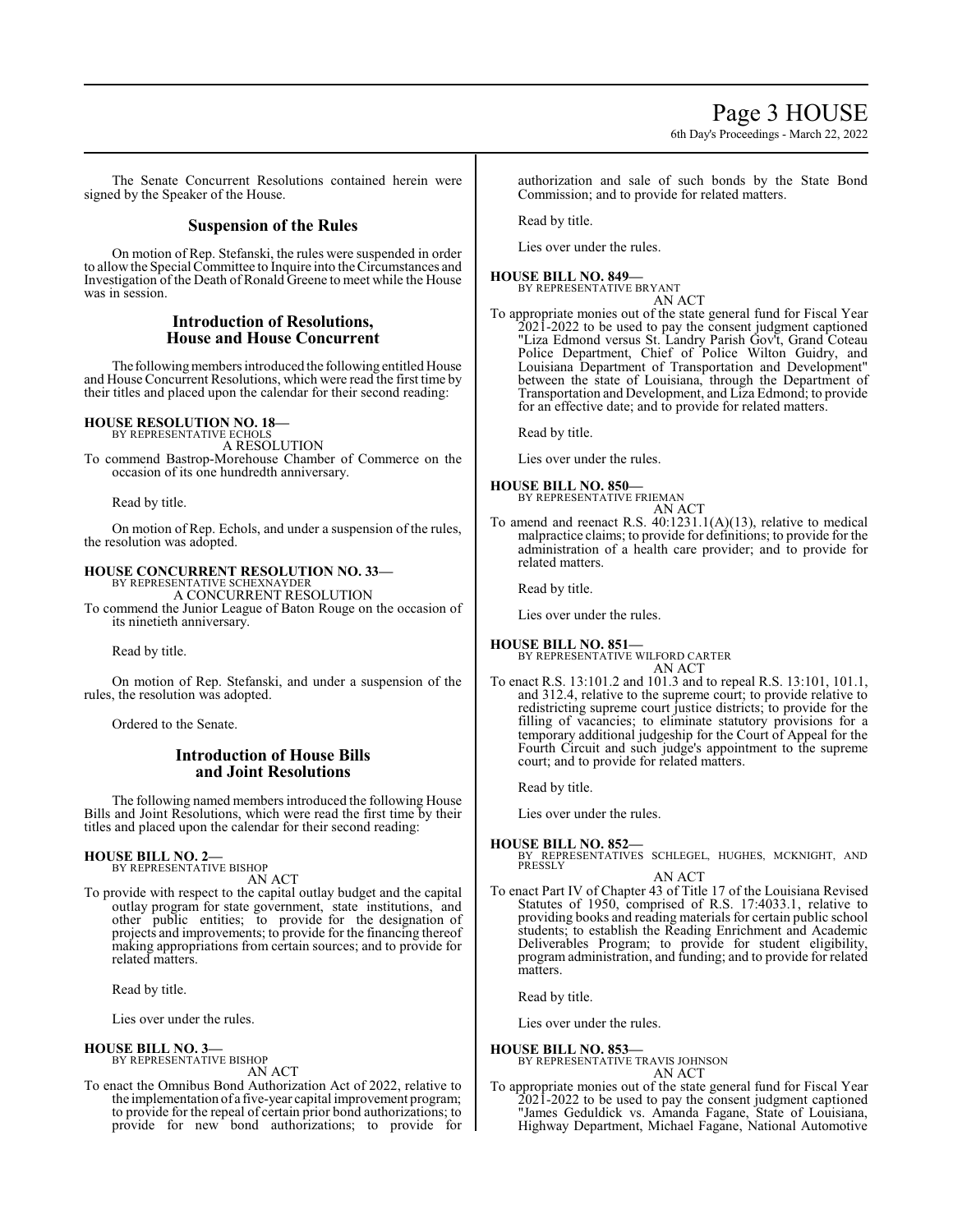# Page 4 HOUSE

6th Day's Proceedings - March 22, 2022

Ins. Co., and Liberty Mutual Mid Atlantic Insurance Co. CW Ronald L. Courtney and Rebecca L. Morris versus Liberty Mutual Insurance Company, National Automotive Insurance Company, and Amanda V. Fagane" between the state of Louisiana, through the Department of Transportation and Development, and Joelle Peardon, James M. Geduldick, Jamie Lynn Geduldick, and Angela Sanniola; to provide for an effective date; and to provide for related matters.

Read by title.

Lies over under the rules.

# **Reports of Committees**

The following reports of committees were received and read:

Report of the Committee on

#### Commerce

### March 22, 2022

To the Speaker and Members of the House of Representatives:

I am directed by your Committee on Commerce to submit the following report:

House Bill No. 326, by Stefanski Reported favorably. (11-0)

House Bill No. 598, by Selders Reported favorably. (10-0)

House Bill No. 641, by Deshotel Reported with amendments. (10-0)

House Bill No. 659, by Stefanski Reported favorably. (11-0)

House Bill No. 740, by Mincey Reported with amendments. (11-0)

> PAULA P. DAVIS Chairman

Report of the Committee on

Transportation, Highways and Public Works

#### March 22, 2022

To the Speaker and Members of the House of Representatives:

I am directed by your Committee on Transportation, Highways and Public Works to submit the following report:

House Bill No. 232, by Edmonston Reported favorably. (8-3-1)

House Bill No. 246, by Phelps Reported favorably. (12-0-1)

House Bill No. 421, by Miller, G. Reported favorably. (11-0-1)

House Bill No. 604, by Davis Reported with amendments. (12-0-1)

House Bill No. 669, by Pierre Reported favorably. (10-0-1)

> MARK WRIGHT Chairman

#### Report of the Committee on

Ways and Means

March 22, 2022

To the Speaker and Members of the House of Representatives:

I am directed by your Committee on Ways and Means to submit the following report:

House Bill No. 230, by Bishop, S. Reported favorably. (14-0)

House Bill No. 329, by Zeringue Reported favorably. (13-0)

House Bill No. 331, by McFarland Reported favorably. (12-0)

House Bill No. 599, by Beaullieu (Joint Resolution) Reported with amendments. (11-0)

House Bill No. 637, by Beaullieu Reported favorably. (11-0)

> STUART J. BISHOP Chairman

# **House and House Concurrent Resolutions Lying Over**

The following House and House Concurrent Resolutions lying over were taken up and acted upon as follows:

#### **HOUSE RESOLUTION NO. 17—** BY REPRESENTATIVE GEYMANN

A RESOLUTION

To amend and readopt House Rule 7.19 of the Rules of Order of the House of Representatives to provide procedures for the appropriation of federal disaster funds for ordinary recurring expenses.

Read by title.

Under the rules, the above resolution was referred to the Committee on House and Governmental Affairs.

**HOUSE CONCURRENT RESOLUTION NO. 27—**<br>
BY REPRESENTATIVES MIKE JOHNSON, BUTLER, DESHOTEL,<br>
FIRMENT, HARRIS, TRAVIS JOHNSON, LARVADAIN, CHARLES<br>
OWEN, RISER, AND SCHAMERHORN A CONCURRENT RESOLUTION

To memorialize the United States Congress to take such actions as are necessary to reject the recommendation to close the Alexandria Veterans Affairs Medical Center located in Pineville, Louisiana, as recommended by the United States Department of Veterans Affairs' report to the Asset and Infrastructure Review Commission.

Read by title.

Under the rules, the above resolution was referred to the Committee on Judiciary.

#### **HOUSE CONCURRENT RESOLUTION NO. 32—** BY REPRESENTATIVE EDMONDS A CONCURRENT RESOLUTION

To urge and request the secretary of state to produce and publish an annual report of all voting complaints.

Read by title.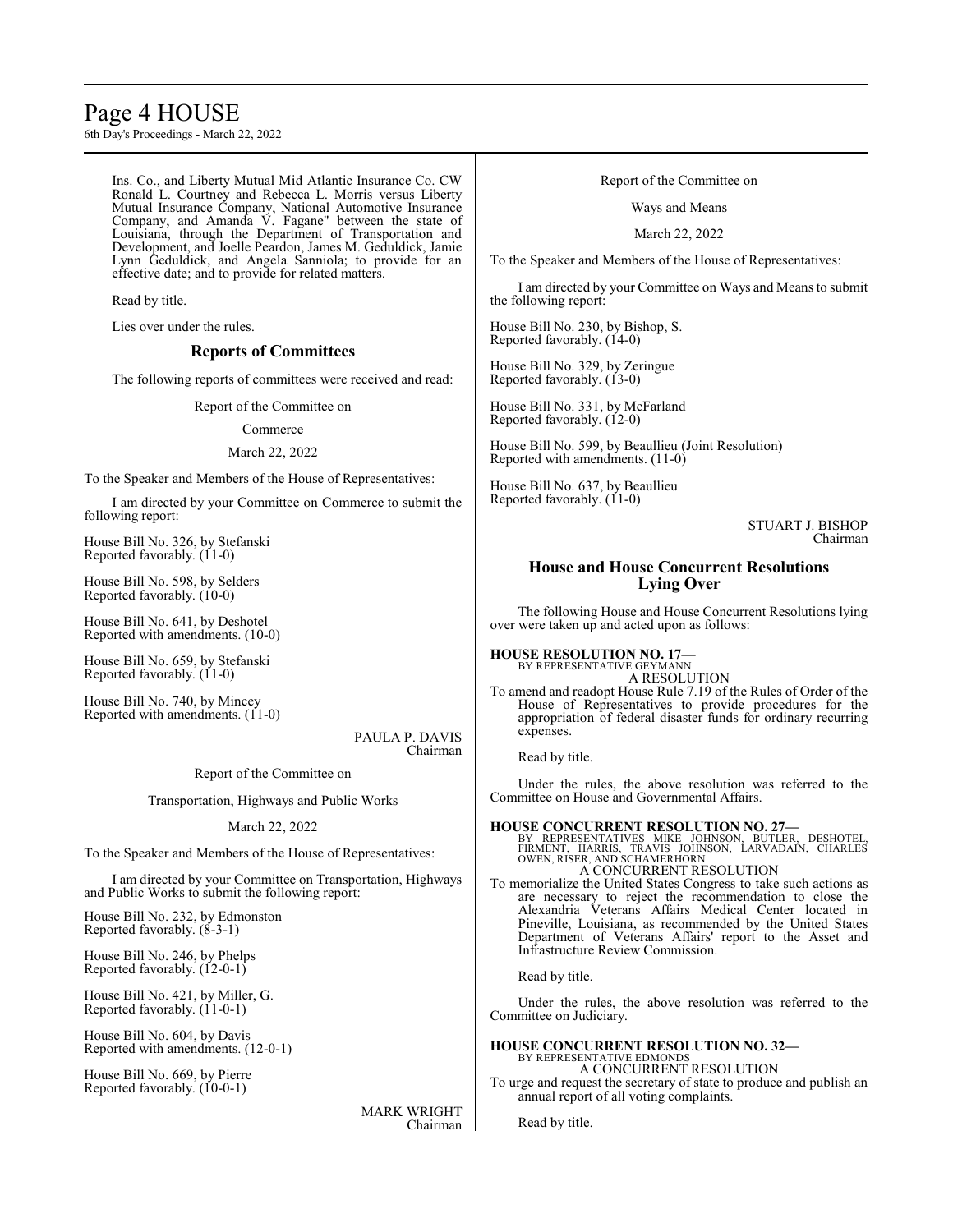# Page 5 HOUSE

6th Day's Proceedings - March 22, 2022

Under the rules, the above resolution was referred to the Committee on House and Governmental Affairs.

# **House Bills and Joint Resolutions on Second Reading to be Referred**

The following House Bills and Joint Resolutions on second reading to be referred to committees were taken up, read, and referred to committees, as follows:

# **HOUSE BILL NO. 237—** BY REPRESENTATIVE JENKINS

AN ACT

To amend and reenact Item (g)(4)(b) of Paragraph 22 of Article XIV, Section 15.1 of the 1921 Louisiana Constitution, as amended, continued as a statute pursuant to Article X, Section 18 of the 1974 Louisiana Constitution, and R.S. 33:2492(7)(d)(ii) and to repeal R.S. 33:2552(7)(d)(ii), relative to the municipal fire and police civil service; to provide relative to the administration of tests by the state examiner; to make certain provisions applicable only to the city of Shreveport; and to provide for related matters.

Read by title.

Under the rules, the above bill was referred to the Committee on Municipal, Parochial and Cultural Affairs.

**HOUSE BILL NO. 840—** BY REPRESENTATIVES BAGLEY, ECHOLS, PRESSLY, SEABAUGH, AND TURNER AND SENATORS MILLIGAN AND PEACOCK AN ACT

To amend and reenact R.S. 16:17(E), relative to pretrial diversion or intervention programs; to provide relative to the assessment of a reasonable fee; to provide for the collection of such fee; to provide for the disbursement of the proceeds of such fee; to provide for the duties of the sheriff; and to provide for related matters.

Read by title.

Under the rules, the above bill was referred to theCommittee on Judiciary.

#### **HOUSE BILL NO. 841—** BY REPRESENTATIVE BOYD

AN ACT

To enact R.S. 44:11.1, relative to public records; to provide relative to online access to certain public records; to provide relative to certain occupations; to provide for limited access to domiciliary addresses; and to provide for related matters.

Read by title.

Under the rules, the above bill was referred to the Committee on House and Governmental Affairs.

#### **HOUSE BILL NO. 842—** BY REPRESENTATIVE MCMAHEN

AN ACT

To enact R.S. 9:2800.28, relative to liability; to provide relative to veterinary professionals; to provide relative to animal abuse and reporting; to provide for immunity from civil liability or criminal prosecution; and to provide for related matters.

Read by title.

Under the rules, the above bill was referred to the Committee on Civil Law and Procedure.

#### **HOUSE BILL NO. 843—**

BY REPRESENTATIVE FIRMENT

- AN ACT
- To enact Code of Evidence Article 416, relative to relevancy of evidence; to provide for evidence of liability of a commercial motor carrier; to provide for admissibility; to provide for vicarious liability; and to provide for related matters.

Read by title.

Under the rules, the above bill was referred to the Committee on Civil Law and Procedure.

# **HOUSE BILL NO. 844—**

BY REPRESENTATIVE ADAMS AN ACT

To amend and reenact R.S. 40:966(B)(3) and (G) and 967(B)(4) and  $(E)(1)$ , relative to the Uniform Controlled Dangerous Substances Law; to provide relative to penalties for distribution or possession with intent to distribute heroin; to provide relative to penalties for distribution or possession with intent to distribute fentanyl and carfentanil; to increase the minimum term of imprisonment; to provide relative to penalties when substantial assistance is provided; to provide relative to treatment for heroin and fentanyl or carfentanil as a condition of probation; to provide for an effective date; and to provide for related matters.

Read by title.

Under the rules, the above bill was referred to the Committee on Administration of Criminal Justice.

# **HOUSE BILL NO. 845—**

BY REPRESENTATIVE GEYMANN AN ACT

To enact R.S. 39:73(E), relative to authority to spend public funds; to prohibit the increase of an appropriation in certain circumstances; to prohibit new authority to spend public funds in certain circumstances; to provide relative to the powers and duties of the commissioner of administration; to provide for an effective date; and to provide for related matters.

Read by title.

Under the rules, the above bill was referred to the Committee on Appropriations.

**HOUSE BILL NO. 846—** BY REPRESENTATIVE MARCELLE

- AN ACT
- To amend and reenact R.S. 18:101(B) and 1303(G) and to repeal R.S. 18:2(8), 102(A)(1), (B), and (C), 104(C)(1)(b), 171, 171.1, 176(A), 177(A), and 177.1, relative to registration and voting; to repeal provisions of law providing relative to suspension of registration and voting rights based on conviction of a felony; to provide relative to procedures for voter registration and voting; to provide relative to reinstatement of voter registration; to provide relative to notice and reporting of felony convictions; and to provide for related matters.

Read by title.

Under the rules, the above bill was referred to the Committee on House and Governmental Affairs.

#### **HOUSE BILL NO. 847—**

BY REPRESENTATIVE LACOMBE AN ACT

To amend and reenact R.S. 39:112(E)(2)(c) and to enact R.S.  $39:112(E)(2)(d)$ , relative to capital outlay; to provide with respect to local match requirements for projects by non-state entities; to exempt certain non-state entity projects from local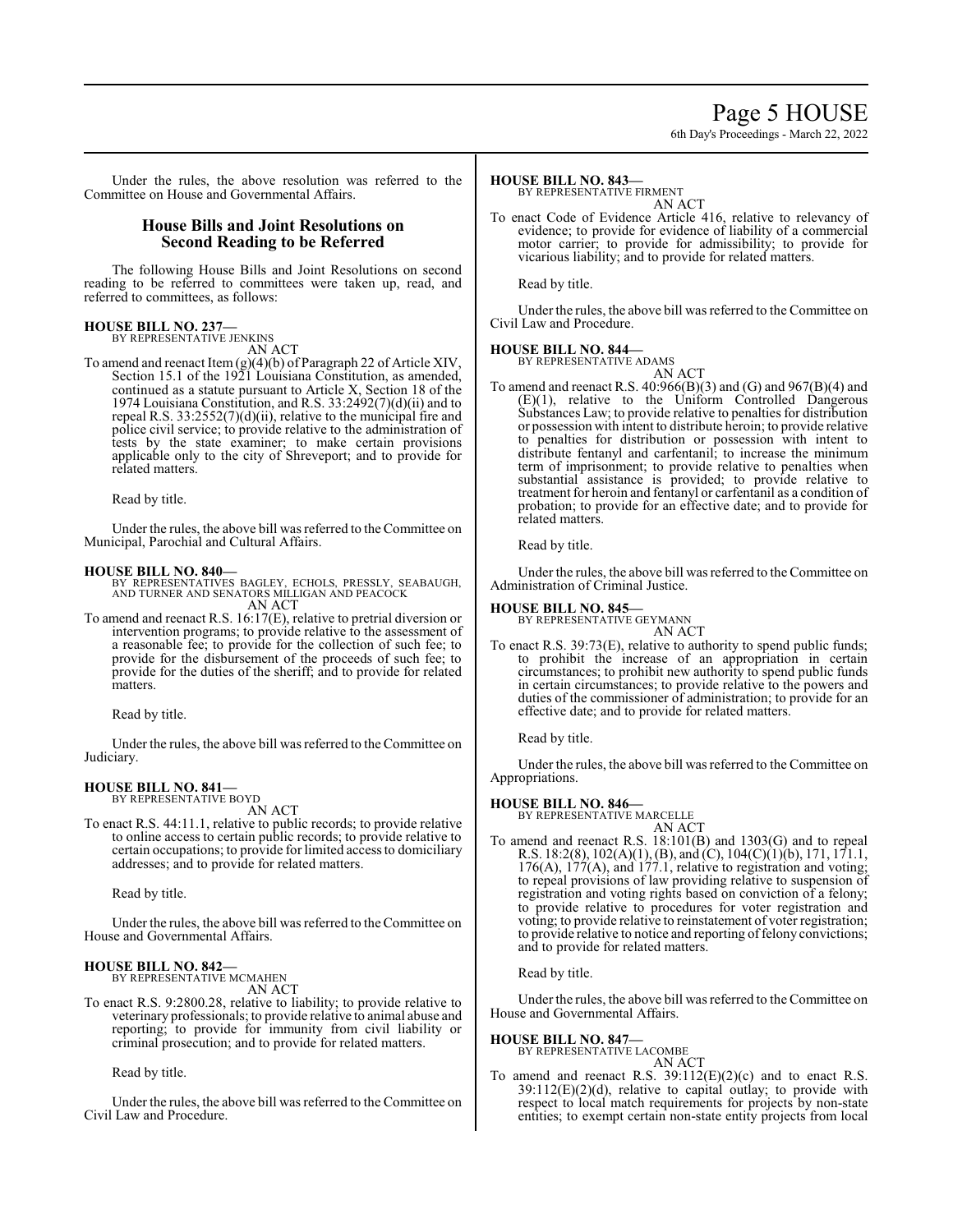# Page 6 HOUSE

6th Day's Proceedings - March 22, 2022

match requirements; to provide for applicability; to provide for an effective date; and to provide for related matters.

Read by title.

Under the rules, the above bill was referred to the Committee on Ways and Means.

#### **HOUSE BILL NO. 848—** BY REPRESENTATIVE BRYANT

AN ACT

To amend and reenact Children's Code Article 615(E)(introductory paragraph) and to enact Children's Code Article 615(E)(4), relative to the disposition of reports of child abuse; to provide for the release of inconclusive or not justified reports to certain entities when in the course of investigation or legal proceedings; to provide for confidentiality; and to provide for related matters.

Read by title.

Under the rules, the above bill was referred to theCommittee on Civil Law and Procedure.

#### **Motion**

On motion of Rep. Robert Owen, the Committee on Natural Resources and Environment was discharged from further consideration of House Bill No. 754.

#### **HOUSE BILL NO. 754—**

BY REPRESENTATIVE ROBERT OWEN AN ACT

To enact R.S. 9:1251.1, relative to the navigable waters; to provide for aquatic life; to provide for applicability to ownership of banks or water bottoms of waterways; to prohibit the restriction of the right to access running waters in certain circumstances; to provide exceptions; to provide for the definition of "running waters"; to provide for limitations ofliability; and to provide for related matters.

Read by title.

#### **Motion**

On motion of Rep. Robert Owen, the bill was withdrawn from the files of the House.

### **House Bills and Joint Resolutions on Second Reading Reported by Committee**

The following House Bills and Joint Resolutions on second reading reported by committee were taken up and acted upon as follows:

# **HOUSE BILL NO. 221—** BY REPRESENTATIVE MAGEE

AN ACT

To amend and reenact R.S.  $38:2212.1(A)(1)(a)$  and (b), relative to certain purchases of materials or supplies paid by public funds and publicly bid; to increase the purchasing limit for materials and supplies; to increase the purchasing range requiring quotes for the purchase file; and to provide for related matters.

Read by title.

Reported favorably by the Committee on Transportation, Highways and Public Works.

On motion of Rep. Wright, the bill was ordered engrossed and passed to its third reading.

### **HOUSE BILL NO. 260—**

BY REPRESENTATIVES MAGEE AND GREEN AN ACT

To enact R.S. 40:1800, relative to firearms; to provide for definitions; to provide for limitation of liability; to provide for an exception; and to provide for related matters.

Read by title.

Reported with amendments by the Committee on Civil Law and Procedure.

The committee amendments were read as follows:

#### **HOUSE COMMITTEE AMENDMENTS**

Amendments proposed by House Committee on Civil Law and Procedure to Original House Bill No. 260 by Representative Magee

#### AMENDMENT NO. 1

On page 1, at the end of line 8, delete "engaged in the business of" and delete lines 9 through 11 in their entirety and insert the following:

"licensed pursuant to Chapter 44 of Title 18 of the United States Code.

(2) "Firearm" means an instrument as defined in 18 U.S.C. 921, R.S. 14:37.4, R.S. 14:95.1, or R.S. 40:1781.

#### AMENDMENT NO. 2

On page 1, at the beginning of line 12, change  $(2)$ " to  $(3)$ "

AMENDMENT NO. 3

On page 1, at the beginning of line 14, insert "physical"

#### AMENDMENT NO. 4

On page 1, line 20, after "person" and before the period "." insert a comma "," and insert "including the return of any firearms to the individual firearm owner by a federal firearms licensee at the termination of a firearm hold agreement

# AMENDMENT NO. 5

On page 2, line 1, after "The" and before "liability" delete "limitation of" and insert "immunity from civil"

On motion of Rep. Gregory Miller, the amendments were adopted.

On motion of Rep. Gregory Miller, the bill, as amended, was ordered engrossed and passed to its third reading.

**HOUSE BILL NO. 337—** BY REPRESENTATIVES HILFERTY, CORMIER, EDMONSTON, LARVADAIN, ROBERT OWEN, SCHAMERHORN, SELDERS, AND WRIGHT

AN ACT

To amend and reenact R.S. 40:1321(S) and to enact R.S. 40:1321(T), relative to a special identification card designation for persons with autism spectrum disorder; to provide for the establishment of an autism spectrum disorder designation on a special identification card; to provide for the criteria for obtaining an autism spectrum disorder designation for new applicants or renewals; to provide penalties for persons making false statements to obtain special designation; to require the implementation of a law enforcement officer training course; to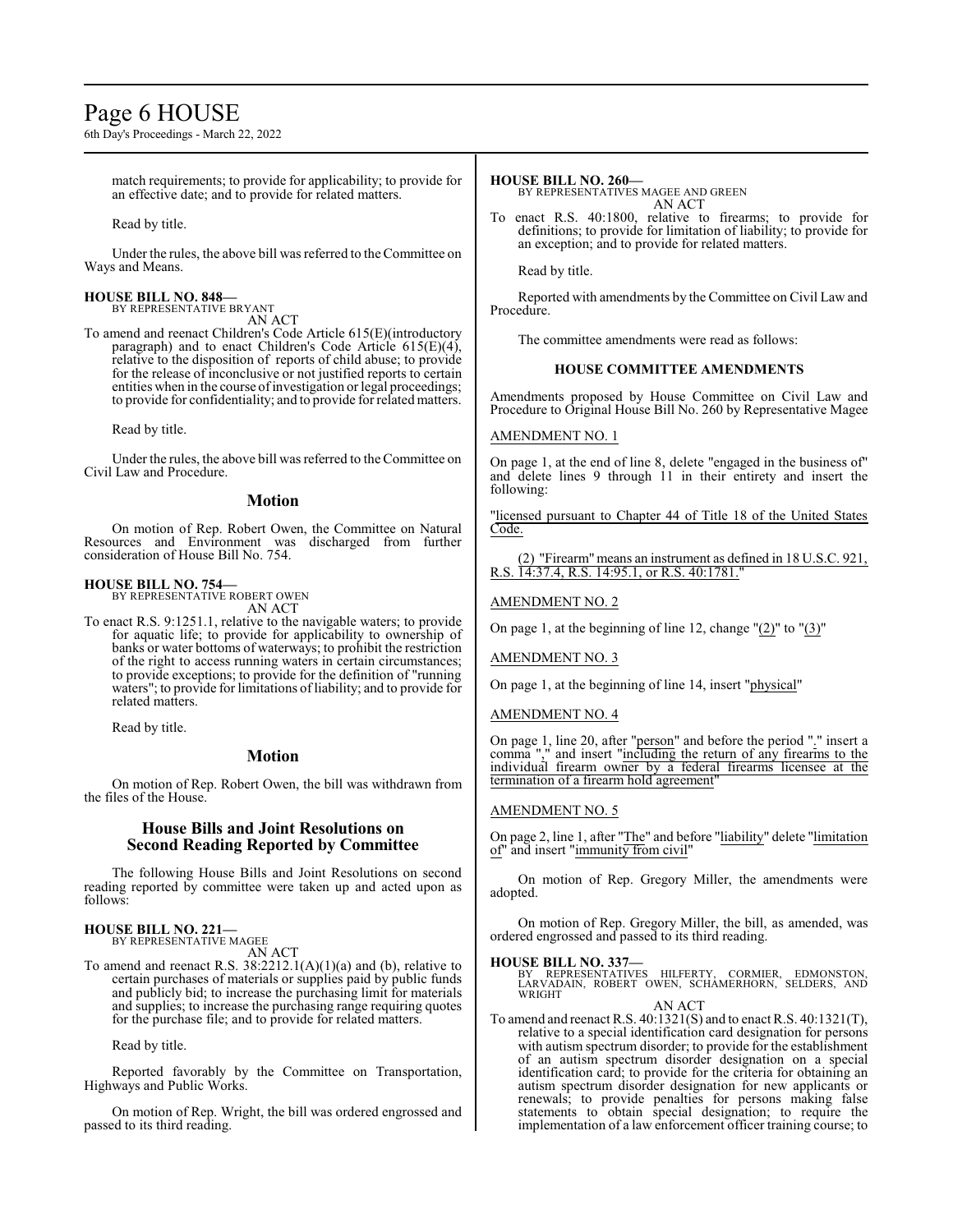# Page 7 HOUSE

6th Day's Proceedings - March 22, 2022

provide for the promulgation of rules and regulations; and to provide for related matters.

Read by title.

Reported favorably by the Committee on Transportation, Highways and Public Works.

On motion of Rep. Wright, the bill was ordered engrossed and passed to its third reading.

**HOUSE BILL NO. 376—** BY REPRESENTATIVES HUVAL, GREEN, AND WRIGHT AND SENATORS TALBOT AND MCMATH AN ACT

To amend and reenact R.S. 32:300.5 and to repeal R.S. 32:300.6, 300.7, and 300.8, relative to the prohibition of the use of certain wireless telecommunications devices while operating a motor vehicle; to provide for definitions; to provide for exceptions and penalties; to provide for enforcement and reporting; and to provide for related matters.

Read by title.

Reported with amendments by the Committee on Transportation, Highways and Public Works.

The committee amendments were read as follows:

#### **HOUSE COMMITTEE AMENDMENTS**

Amendments proposed by House Committee on Transportation, Highways and Public Works to Original House Bill No. 376 by Representative Huval

# AMENDMENT NO. 1

On page 1, line 2, after "reenact" and before "R.S. 32:300.5" delete "R.S.  $15:571.11(A)(4)$  and"

### AMENDMENT NO. 2

On page 1, line 4, after the semicolon ";" delete the remainder of the line and at the beginning of line 5, delete "distribution of fines collected for violations;"

#### AMENDMENT NO. 3

On page 1, delete lines 9 through 19 in their entirety

# AMENDMENT NO. 4

On page 2, at the beginning of line 1, change "Section 2." to "Section 1."

# AMENDMENT NO. 5

On page 5, after line 29, insert the following:

"(c) An emergency service or EMS practitioner."

#### AMENDMENT NO. 6

On page 6, between lines 17 and 18, insert the following:

"(f) Dialing 9-1-1 to report a crime in progress."

# AMENDMENT NO. 7

On page 6, line 27, after "and" delete the comma ",", and at the beginning of line 28, delete "at the judge's discretion, community

service not to exceed fifteen hours" and insert "may include up to thirty hours of community service"

# AMENDMENT NO. 8

On page 7, line 4, after "and" delete the remainder of the line and insert "may include up to thirty hours of community service" and at the beginning of line 5, delete "hours"

### AMENDMENT NO. 9

On page 7, line 9, after "and" delete the remainder of the line and insert "may include up to ninety hours of community service"

#### AMENDMENT NO. 10

On page 7, delete line 10 in its entirety and at the beginning of line 11, delete "exceed sixty hours"

AMENDMENT NO. 11

On page 8, line 23, after "device" delete the remainder of the line and insert "shall be free and voluntary." and delete line 24 in its entirety

# AMENDMENT NO. 12

On page 8, line 27, after "F." delete the remainder of the line and delete line 28 in its entirety

### AMENDMENT NO. 13

On page 8, at the beginning of line 29, delete "telecommunications device as prohibited by this Section."

# AMENDMENT NO. 14

On page 9, at the beginning of line 3, change "Section 3." to "Section 2."

# AMENDMENT NO. 15

On page 9, after line 3, insert the following:

"Section 3. The provisions of this Act shall cease to exist on January 1, 2027."

On motion of Rep. Wright, the amendments were adopted.

On motion of Rep. Wright, the bill, as amended, was ordered engrossed and passed to its third reading.

#### **HOUSE BILL NO. 389—**

BY REPRESENTATIVE PRESSLY

# AN ACT

To amend and reenact Civil Code Articles 3461 and 3472.1, to enact Code of Civil Procedure Article 196.2, and to repeal Code of Civil Procedure Article 562, relative to prescription and peremption; to provide for emergency suspension of certain prescription and peremption periods; to provide for the emergency suspension of abandonment periods; to provide relative to the Louisiana Supreme Court; to provide for emergency extension of certain deadlines; and to provide for related matters.

Read by title.

Reported with amendments by the Committee on Civil Law and Procedure.

The committee amendments were read as follows: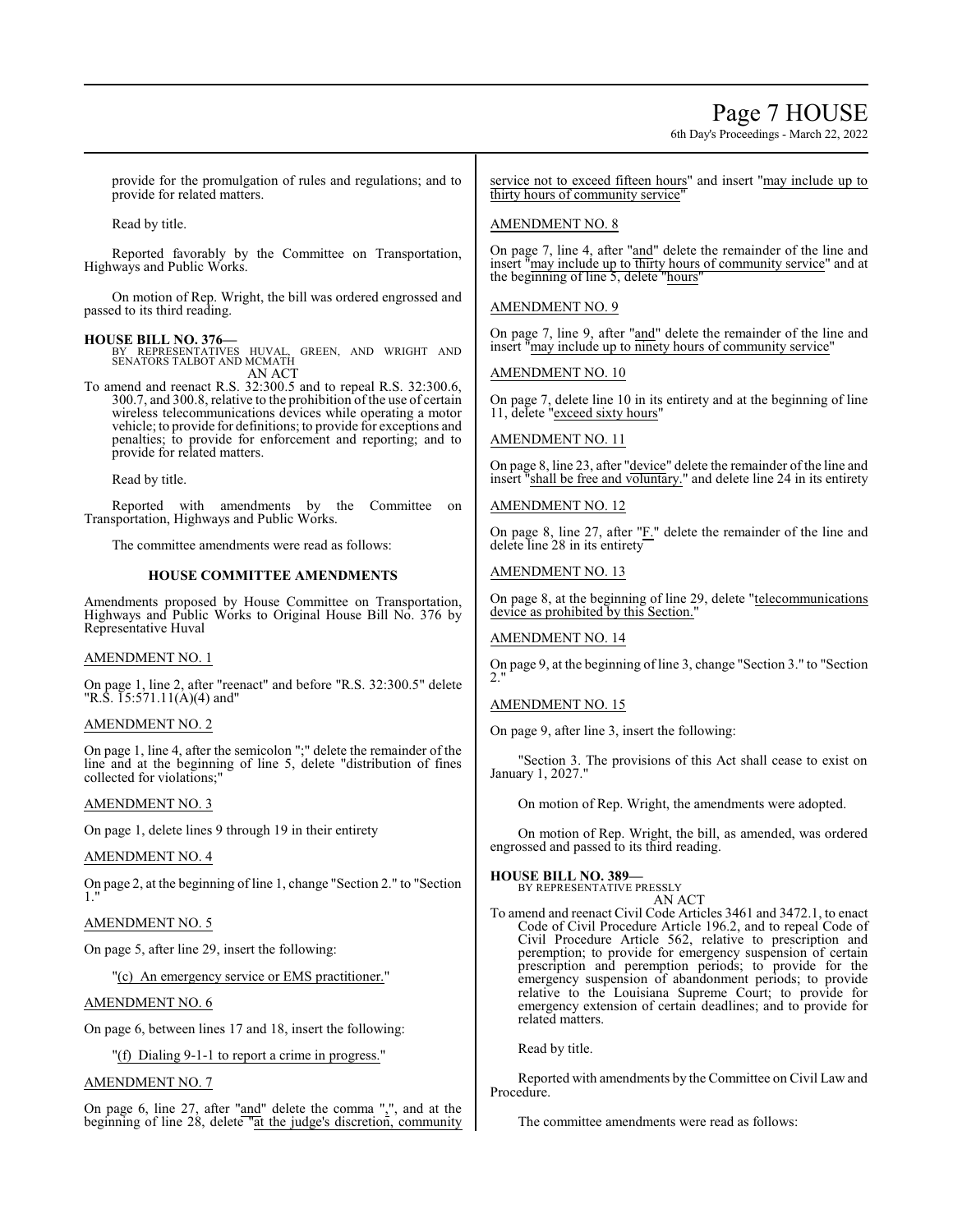#### **HOUSE COMMITTEE AMENDMENTS**

Amendments proposed by House Committee on Civil Law and Procedure to Original House Bill No. 389 by Representative Pressly

#### AMENDMENT NO. 1

On page 1, line 17, after "order" and before the comma "," insert "or proclamation"

#### AMENDMENT NO. 2

On page 1, line 18, after "order" and before "pursuant" insert "or proclamation"

#### AMENDMENT NO. 3

On page 2, line 9, after "order" and before "shall" insert "or proclamation"

#### AMENDMENT NO. 4

On page 2, line 11, after " $or$ " and before the comma "," insert "proclamation or"

#### AMENDMENT NO. 5

On page 2, line 12, after "order" and before the period "." insert "or proclamation"

#### AMENDMENT NO. 6

On page 2, line 14, after "earlier of" and before "days" delete "ten" and insert "thirty"

#### AMENDMENT NO. 7

On page 3, line 3, after "have" and before "days" delete "ten" and insert "thirty"

On motion of Rep. Gregory Miller, the amendments were adopted.

On motion of Rep. Gregory Miller, the bill, as amended, was ordered engrossed and passed to its third reading.

#### **HOUSE BILL NO. 450—**

BY REPRESENTATIVE CHARLES OWEN AN ACT

To amend and reenact Children's Code Articles 1186(A) and 1188(C) and R.S. 40:73(B) and (D), 77(B) and (D), and 79(A)(4) and (D) and to enact R.S.  $40:73(E)$ ,  $77(E)$ , and  $79(E)$ , relative to an adopted person's original birth certificate; to provide for the disclosure of confidential records; to provide for the motion for disclosure; to provide for access to an adopted person's original birth certificate; to provide for the authority of the registrar of vital records; and to provide for related matters.

Read by title.

Reported favorably by the Committee on Civil Law and Procedure.

On motion of Rep. Gregory Miller, the bill was ordered engrossed and passed to its third reading.

#### **HOUSE BILL NO. 507—** BY REPRESENTATIVE MARINO

AN ACT

To enact R.S. 40:34.2(2)(e), relative to birth certificates; to provide for the designation of a surname under certain circumstances; and to provide for related matters.

Read by title.

Reported with amendments by the Committee on Civil Law and Procedure.

The committee amendments were read as follows:

#### **HOUSE COMMITTEE AMENDMENTS**

Amendments proposed by House Committee on Civil Law and Procedure to Original House Bill No. 507 by Representative Marino

#### AMENDMENT NO. 1

On page 1, line 2, after "enact" and before "relative to" delete "R.S.  $40:34.2(2)(a)(v)$ ," and insert "R.S.  $40:34.2(2)(e)$ ,"

### AMENDMENT NO. 2

On page 1, at the end of line 2, delete "an official" and at the beginning of line 3, delete "surname for birth certificates" and insert "the designation of a surname under certain circumstances"

#### AMENDMENT NO. 3

On page 1, line 5, after "Section 1." and before "is hereby" delete "R.S. 40:34.2(2)(a)(v)" and insert "R.S. 40:34.2(2)(e)"

#### AMENDMENT NO. 4

On page 1, delete lines 11 through 18 in their entirety and on page 2, delete lines 1 through 3 in their entirety and insert the following:

"\* \* \*

(e) In any case provided for in this Subsection, if the mother or the man whose surname may be given to the child possesses both a paternal and maternal surname according to national custom or practice, the surname ofthe child may be consistent with the national custom or practice of the mother or man.

On motion of Rep. Gregory Miller, the amendments were adopted.

On motion of Rep. Gregory Miller, the bill, as amended, was ordered engrossed and passed to its third reading.

#### **HOUSE BILL NO. 684—**

BY REPRESENTATIVE DAVIS AN ACT

To amend and reenact R.S. 4:1, relative to the sale of admission tickets; to require the ticket value to be printed on its face; to provide for a penalty; to authorize the resale of tickets via the internet pursuant to certain requirements; to provide for certain exceptions; and to provide for related matters.

Read by title.

Reported favorably by the Committee on Commerce.

On motion of Rep. Davis, the bill was ordered engrossed and passed to its third reading.

# **HOUSE BILL NO. 708—** BY REPRESENTATIVE MCFARLAND

AN ACT

To enact R.S. 51:3061(3) and (4) and 3062(6) and (7), relative to the Louisiana Renewable Energy Development Act; to provide for legislative findings; to define the term "biomass"; and to provide for related matters.

Read by title.

Reported with amendments by the Committee on Commerce.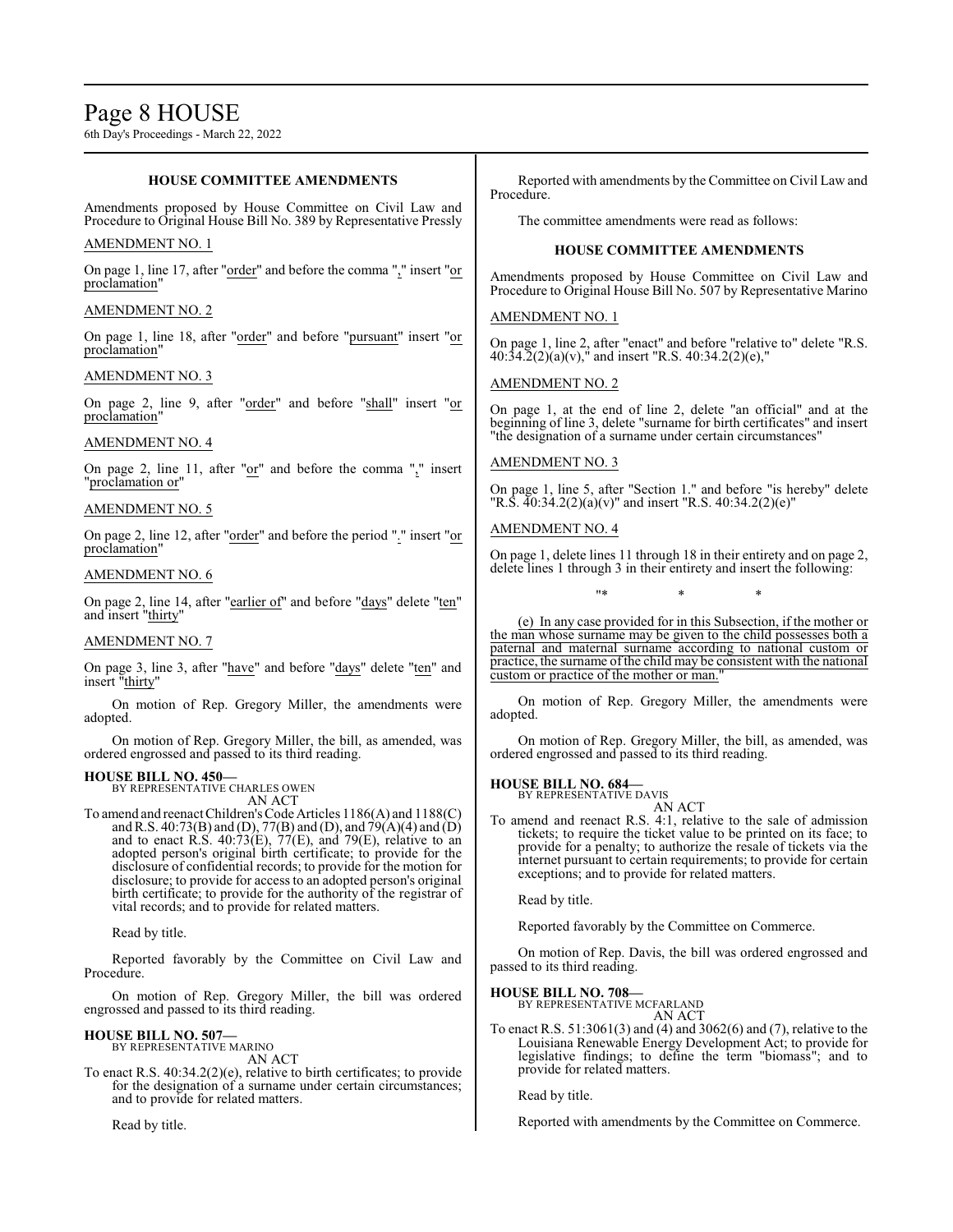# Page 9 HOUSE

6th Day's Proceedings - March 22, 2022

The committee amendments were read as follows:

### **HOUSE COMMITTEE AMENDMENTS**

Amendments proposed by House Committee on Commerce to Original House Bill No. 708 by Representative McFarland

#### AMENDMENT NO. 1

On page 1, line 2, after "R.S. 51:3061(3)" delete "and 3062(6)," and insert in lieu thereof "and  $(4)$  and  $3062(6)$  and  $(7)$ ,"

#### AMENDMENT NO. 2

On page 1, line 6, after "R.S. 51:3061(3)" delete "and 3062(6)" and insert in lieu thereof "and  $(4)$  and  $3062(6)$  and  $(7)$ "

#### AMENDMENT NO. 3

On page 1, line 10, change "products" to "products'"

### AMENDMENT NO. 4

On page 1, between lines 11 and 12, insert the following:

"(4) Energy produced from agricultural harvesting, including bagasse produced from sugarcane processing shall be considered renewable and carbon neutral."

#### AMENDMENT NO. 5

On page 1, line 13, after "words" delete the remainder of the line, delete lines 14 and 15 in their entirety, and insert in lieu thereof "have the following meanings:"

### AMENDMENT NO. 6

On page 1, line 17, change "products" to "products'"

#### AMENDMENT NO. 7

On page 1, line 19, change "products" to "products'"

#### AMENDMENT NO. 8

On page 2, line 14, after "United" and before "Environmental' change "State" to "States"

### AMENDMENT NO. 9

On page 2, between lines 16 and 17, insert the following:

"(7) Sugarcane bagasse biomass" or "bagasse biomass" means the solid, heterogeneous, fibrous agricultural waste that remains after extracting the liquid from sugarcane stalks, which may include but is not limited to the following:

(a) Biomass derived from factory bagasse which is obtained from the industrial extraction process and contains only trace amounts of the sugarcane liquid.

(b) Biomass derived from pressed cane stalks or farm bagasse which is obtained from on-farm or small factory extraction and contains higher amounts of sugarcane liquid.

(c) Dewatered pulp derived frombagasse and recognized by the United States Environmental Protection Agency as fuels under 40 CFR Part 241.4.

#### AMENDMENT NO. 10

On page 2, delete lines 17 and 18 in their entirety

On motion of Rep. Davis, the amendments were adopted.

On motion of Rep. Davis, the bill, as amended, was ordered engrossed and passed to its third reading.

**HOUSE BILL NO. 724—** BY REPRESENTATIVES BAGLEY, COX, DAVIS, FISHER, FONTENOT, GOUDEAU, HILFERTY, NEWELL, PRESSLY, ST. BLANC, AND THOMAS AN ACT

To enact Chapter 15-B of Title 39 of the Louisiana Revised Statutes of 1950, to be comprised ofR.S. 39:1481 through 1489, relative to economic development; to provide for intent; to provide for definitions; to provide for an economic development program; to create a special treasury fund for economic development; to provide for qualified expenditures; to provide form requirements; to provide for appropriation and allocation; to provide for procedure; to provide for cooperative endeavor agreements; to provide for application oflaw; and to provide for related matters.

Read by title.

Reported with amendments by the Committee on Commerce.

The committee amendments were read as follows:

### **HOUSE COMMITTEE AMENDMENTS**

Amendments proposed by House Committee on Commerce to Original House Bill No. 724 by Representative Bagley

#### AMENDMENT NO. 1

On page 1, line 2, after "of the" and before "Revised" insert "Louisiana"

### AMENDMENT NO. 2

On page 1, line 10, after "of the" and before "Revised" insert "Louisiana"

#### AMENDMENT NO. 3

On page 3, line 11, after "secretary of" and before "Department" insert "the"

#### AMENDMENT NO. 4

On page 5, line 18, after "develop a" and before "form" delete "grant request"

# AMENDMENT NO. 5

On page 5, line 25, after "organization" and before "or other" delete the comma ".

### AMENDMENT NO. 6

On page 6, line 1, after "organization" and before "or other" delete the comma ".

#### AMENDMENT NO. 7

On page 6, at the end of line 27, change the comma "," to a period "."

#### AMENDMENT NO. 8

On page 7, line 5, after "shall be"and before "for an" insert "in effect"

#### AMENDMENT NO. 9

On page 7, delete lines 12 through 16 in their entirety and insert in lieu thereof the following: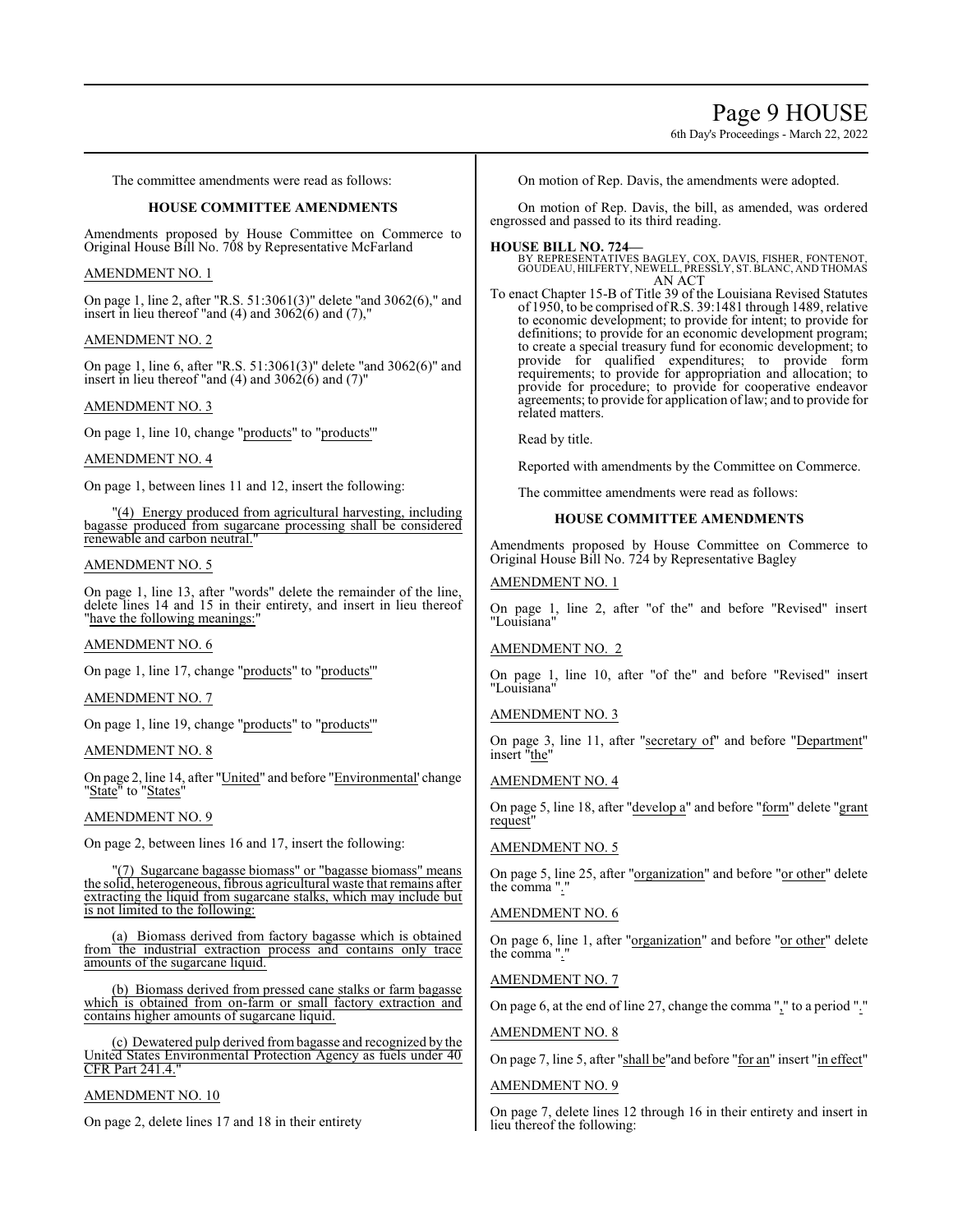# Page 10 HOUSE

6th Day's Proceedings - March 22, 2022

"D.(1) After entering into a cooperative endeavor agreement pursuant to this Chapter, the commissioner shall notify the treasurer of such action within five business days of execution of the agreement.

(2) After receiving the notification required by Paragraph (1) of this Subsection, within five business days, the treasurer shall disburse the funds to the regional economic development organization.

On motion of Rep. Davis, the amendments were adopted.

Under the rules, the above bill, as amended, was ordered engrossed and recommitted to the Committee on Appropriations.

#### **HOUSE BILL NO. 783—** BY REPRESENTATIVE DAVIS

AN ACT

To amend and reenact R.S. 8:1(introductory paragraph), (5), (8), (9),  $(11)$ , and  $(13)$  through  $(40)$ , 67, 70, 76 $(A)$  and  $(B)$ , 78 $(D)$ , 103, 105, 107, 122(A), 123(B)(introductory paragraph), 131(A), 131.1(A), 132.1(A), 133.1(A), 133.2(B)(introductory paragraph), 135.1(A), 135.2(B)(introductory paragraph), 141, 141.1(C), 141.3(B), (C), (E), and (F), 204, 302(A) through (C), 303, 305 through 307, 308(A) and (C), 311, 314, 316 through 401, 402(introductory paragraph), 403, 404, 407, 408, 411(introductory paragraph), 412(B)(2), 451, 453, 454.1(A), 455, 457 through 459, 459.1(A) and (B), 460, 461(B),  $465(A)(1)$ (introductory paragraph), (b), and (c), (2), (4)(h), and  $(5)(d)$ ,  $(B)$ , and  $(C)$ ,  $501(A)$ ,  $502(A)(1)(a)$  and  $(D)$ , 502.2(introductory paragraph) and (5), 503, 504, 505, 505.2(introductory paragraph) and  $(3)$ , 506 $(B)$  and  $(C)(1)$ , 506.1(A), 507, 508, 601, 604, 605, 606(B), 653(B), 663(B), (C),  $(D)(2)$  and  $(4)$ ,  $(E)$ (introductory paragraph) and  $(1)$ ,  $(F)(3)$ , and  $(G)(4)$ , 673(introductory paragraph), 676(A)(6), (B), and (C), 680(A) and (C), 701 through 705, 706(C), 801, 802(B), (E), and (F), 803, 805 through 809, 813, 901, 902, 903(A) and (B), 903.1, 904, and 905 $(C)$  and to enact R.S. 8:1(41) through (44), relative to providing technical corrections for Title 8 of the Louisiana Revised Statutes of 1950; to provide for technical corrections; to provide for standardization of language; and to provide for related matters.

Read by title.

Reported with amendments by the Committee on Commerce.

The committee amendments were read as follows:

#### **HOUSE COMMITTEE AMENDMENTS**

Amendments proposed by House Committee on Commerce to Original House Bill No. 783 by Representative Davis

### AMENDMENT NO. 1

On page 1, line 6, change "302(A), (B), and" to "302(A) through"

#### AMENDMENT NO. 2

On page 1, line 9, change "461(A)(introductory paragraph) and (B)" to " $46I(B)$ "

# AMENDMENT NO. 3

On page 1, line 11, change "503(A), (B)," to "503,"

# AMENDMENT NO. 4

On page 1, delete line 12 and insert in lieu thereof:

"504, 505, 505.2(introductory paragraph) and (3), 506(B) and (C)(1), 506.1(A), 507, 508, 601,"

# AMENDMENT NO. 5

On page 1, line 16, after "(B)," delete the remainder of the line and insert the following:

"903.1, 904, and 905(C) and to enact R.S."

# AMENDMENT NO. 6

On page 2, line 4, delete "302(A)," and on line 5, delete "(B), and" and insert in lieu thereof "302(A) through"

AMENDMENT NO. 7

On page 2, line 7, delete "461(A)(introductory" and on line 8, delete "paragraph) and" insert in lieu thereof "461"

AMENDMENT NO. 8

On page 2, line 9, change "503(A)," to "503"

AMENDMENT NO. 9

On page 2, line 10, delete "(B), and (D)"

AMENDMENT NO. 10

On page 2, line 10, after "and  $(3)$ ," insert "506 $(B)$  and  $(C)(1)$ ,

AMENDMENT NO. 11

On page 2, delete line 14 in its entirety and insert in lieu thereof the following:

"903(A) and (B), 903.1, 904, and 905(C) are hereby amended and reenacted and R.S. 8:1(41)"

AMENDMENT NO. 12

On page 3, line 12, delete "under" and insert "in accordance with"

AMENDMENT NO. 13

On page 3, line 19, delete "under" and insert "in accordance with"

AMENDMENT NO. 14

On page 4, line 18, delete "under" and insert "pursuant to"

# AMENDMENT NO. 15

On page 7, line 6, delete "title" and insert "Title"

AMENDMENT NO. 16

On page 7, line 8, delete "title" and insert "Title"

AMENDMENT NO. 17

On page 12, line 9, delete "under" and insert "in accordance with"

AMENDMENT NO. 18

On page 13, line 16, delete "said" and insert "the"

AMENDMENT NO. 19

On page 13, line 17, delete "said" and insert "the"

AMENDMENT NO. 20

On page 15, line 12, delete "Said" and insert "The"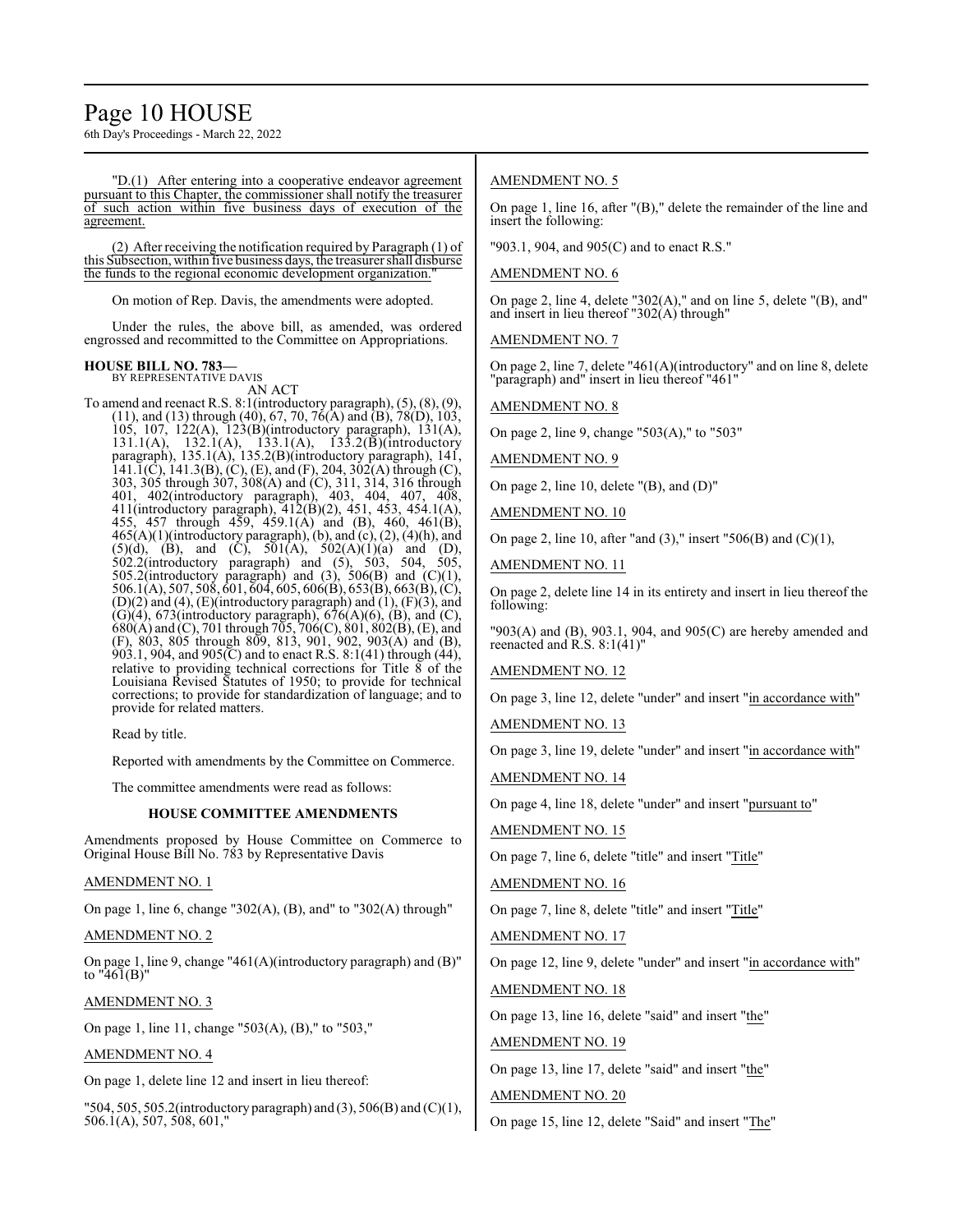# Page 11 HOUSE

6th Day's Proceedings - March 22, 2022

AMENDMENT NO. 21

On page 17, line 5, after "defined" and before "sale" delete ";," and insert in lieu thereof ",;"

AMENDMENT NO. 22

On page 17, delete line 15 in its entirety and insert in lieu thereof:

 $\sqrt{(1)}$  after a A cemetery authority shall have been unable after diligent<sup>'</sup>

AMENDMENT NO. 23

On page 18, line 10, delete "said" and insert "the"

AMENDMENT NO. 24

On page 18, at the beginning of line 14, delete "of"

AMENDMENT NO. 25

On page 18, line 16, delete "said" and insert "the"

AMENDMENT NO. 26

On page 18, line 17, change "The" to "If the"

AMENDMENT NO. 27

On page 18, line 21, after "provided" insert "in"

AMENDMENT NO. 28

On page 20, line 9, delete "under" and insert "pursuant to"

AMENDMENT NO. 29

On page 22, line 15, delete "said" and insert "the"

AMENDMENT NO. 30

On page 22, line 22, delete "chapter" and insert "Chapter" AMENDMENT NO. 31

On page 22, line 25, delete "chapter" and insert "Chapter"

AMENDMENT NO. 32

On page 24, delete lines 23 through 25 in their entirety

AMENDMENT NO. 33

On page 25, between lines 4 and 5, insert a set of asterisks:

"\* \* \*"

AMENDMENT NO. 34

On page 26, line 16, delete "title" and insert "Title" AMENDMENT NO. 35

On page 27, line 4, change "Invested" to "Invested"

AMENDMENT NO. 36

On page 28, between lines 20 and 21, insert a set of asterisks:

"\* \* \*"

# AMENDMENT NO. 37

On page 29, delete line 22 in its entirety and insert in lieu thereof the following:

"this section Section. However, nothing herein contained in this Section shall relieve the cemetery authority"

AMENDMENT NO. 38

On page 30, line 2, delete "said" and insert "the"

AMENDMENT NO. 39

On page 30, line 3, delete "said" and insert "the"

AMENDMENT NO. 40

On page 31, line 28, delete "chapter" and insert "Chapter"

AMENDMENT NO. 41

On page 32, line 12, delete "chapter" and insert "Chapter"

AMENDMENT NO. 42

On page 32, line 16, after "above" insert a comma ","

AMENDMENT NO. 43

On page 33, line 8, delete "said" and insert "the"

AMENDMENT NO. 44

On page 35, line 26, after "archaeology" and before "in" insert a comma",

# AMENDMENT NO. 45

On page 36, line 2, after "archaeology" and before "until" insert a comma",

AMENDMENT NO. 46

On page 36, line 13, after "archaeology" and before "within" insert a comma ",'

AMENDMENT NO. 47

On page 36, line 21, after "archaeology" and before "within" insert a comma ",

# AMENDMENT NO. 48

On page 37, line 2, after "authority" and before "or" insert a comma ","

## AMENDMENT NO. 49

On page 37, line 5, after "landscaping" and before "and" insert a comma",

### AMENDMENT NO. 50

On page 37, line 10, after "codes" and before "and" insert a comma ","

# AMENDMENT NO. 51

On page 37, line 11, delete "the"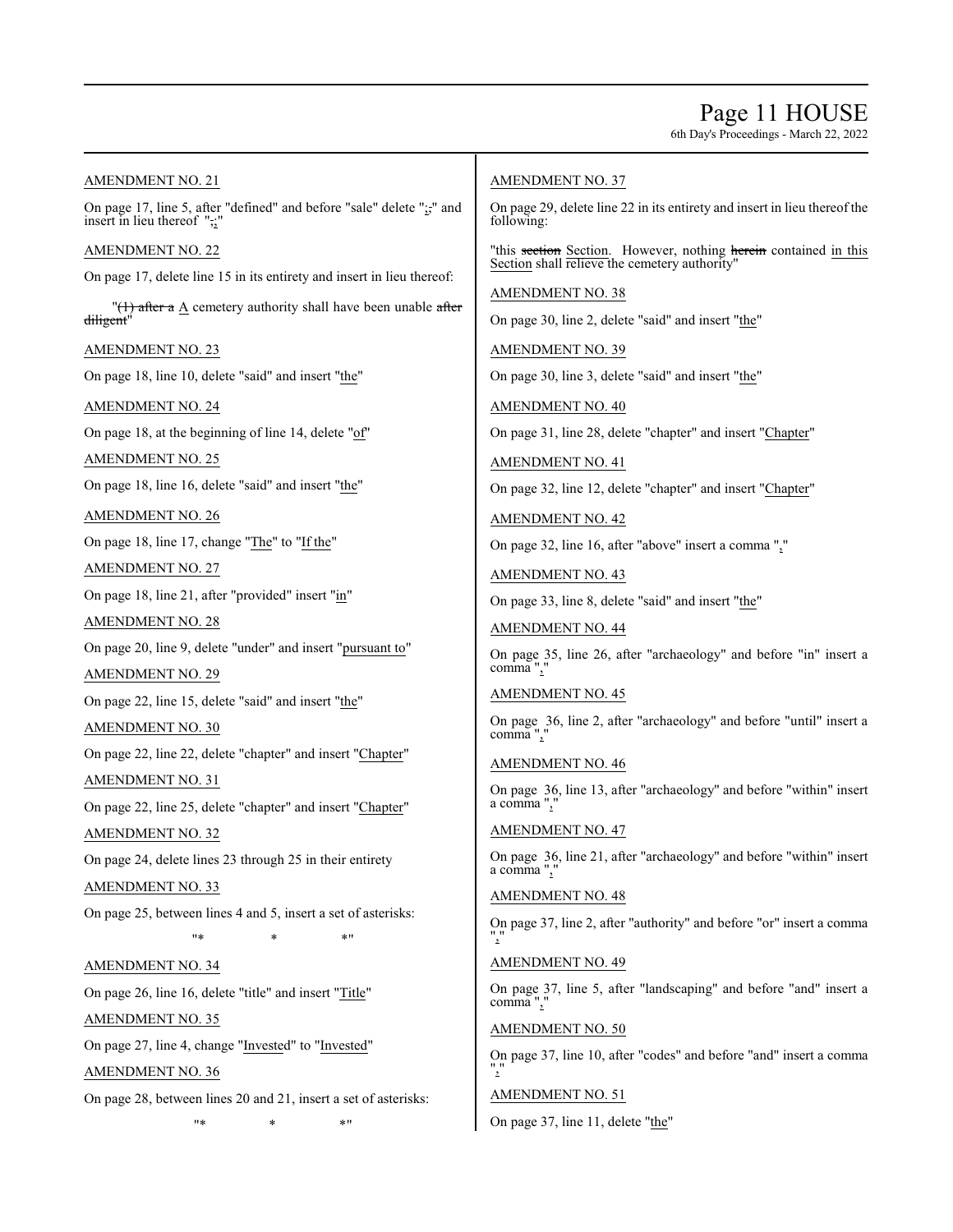# Page 12 HOUSE

6th Day's Proceedings - March 22, 2022

# AMENDMENT NO. 52

On page 37, between lines 22 and 23, insert a set of asterisks: "\* \* \*"

# AMENDMENT NO. 53

On page 37, delete line 29 in its entirety

# AMENDMENT NO. 54

On page 38, line 20, after "of" and before "owner" insert "the"

# AMENDMENT NO. 55

On page 38, line 21, after "at" and before "address" insert "the"

# AMENDMENT NO. 56

On page 38, at the beginning of line 26, insert "the"

# AMENDMENT NO. 57

On page 38, line 29, delete "Louisiana" and insert "this state"

# AMENDMENT NO. 58

On page 39, line 29, after "of" and before "space" insert "the"

# AMENDMENT NO. 59

On page 40, line 19, after "use" and before "or" insert a comma ","

# AMENDMENT NO. 60

On page 41, line 1, after "lease" and before "or" insert a comma ","

# AMENDMENT NO. 61

On page 41, line 3, after "drilling" and before "or" insert a comma ","

# AMENDMENT NO. 62

On page 41, line 11, after "mining" and before "or" insert a comma ","

# AMENDMENT NO. 63

On page 41, line 16, after "coping" and before "or" insert a comma ","

# AMENDMENT NO. 64

On page 43, line 28, delete "must" and insert "shall"

# AMENDMENT NO. 65

On page 44, line 6, delete "same"

# AMENDMENT NO. 66

On page 44, delete line 9, and insert in lieu thereof the following:

"(7) Under no circumstances shall  $\frac{1}{\text{any}}$  of the above this Subsection be construed in such a

# AMENDMENT NO. 67

On page 44, line 10, delete "fashion as"

# AMENDMENT NO. 68

On page 44, line 11, delete "same" and insert "it"

# AMENDMENT NO. 69

On page 44, line 16, delete "they pay their" and insert "he pay his"

# AMENDMENT NO. 70

On page 44, line 18, delete "said"

AMENDMENT NO. 71

On page 44, line 19, delete "them" and insert "him" and delete "their" and insert "his"

AMENDMENT NO. 72

On page 44, line 21, delete "they must" and insert "he shall"

AMENDMENT NO. 73

On page 44, line 22, delete "their" and insert "his"

# AMENDMENT NO. 74

On page 45, delete lines 12 through 18 in their entirety and in lieu thereof insert a set of asterisks:

"\* \* \*"

On motion of Rep. Davis, the amendments were adopted.

On motion of Rep. Davis, the bill, as amended, was ordered engrossed and passed to its third reading.

**HOUSE BILL NO. 810—** BY REPRESENTATIVE BROWN

AN ACT To enact R.S. 47:463.214, relative to motor vehicle special prestige license plates; to provide for the "International Association of Firefighters" special prestige license plate; to provide for the creation, issuance, design, implementation, fees, distribution, and rule promulgation applicable to such license plate; and to provide for related matters.

Read by title.

Reported favorably by the Committee on Transportation, Highways and Public Works.

On motion of Rep. Wright, the bill was ordered engrossed and passed to its third reading.

**HOUSE BILL NO. 822—** BY REPRESENTATIVE DAVIS

- AN ACT
- To amend and reenact R.S. 37:563(introductory paragraph) and (6) and R.S. 40:2831(introductory paragraph) and (1)(b) and to enact R.S. 37:581(B)(6), relative to ear piercing; to exempt ear piercing from certain regulatory requirements; to provide for persons engaged in piercing; to provide requirements for exemption; to make technical changes; and to provide for related matters.

Read by title.

Reported favorably by the Committee on Commerce.

On motion of Rep. Davis, the bill was ordered engrossed and passed to its third reading.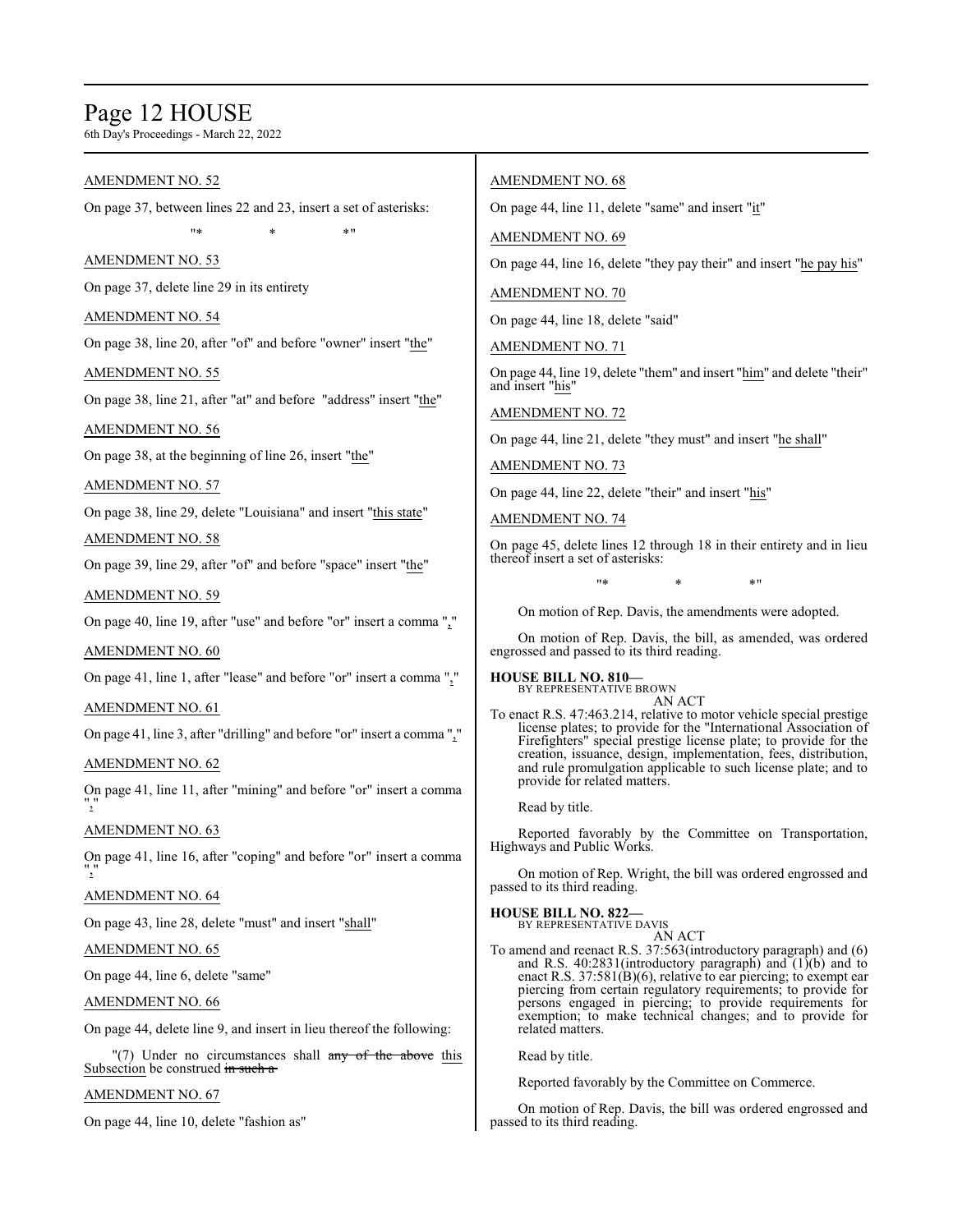# Page 13 HOUSE

6th Day's Proceedings - March 22, 2022

# **House Bills and Joint Resolutions on Third Reading and Final Passage**

The following House Bills and Joint Resolutions on third reading and final passage were taken up and acted upon as follows:

#### **HOUSE BILL NO. 603—**

BY REPRESENTATIVES GADBERRY, CORMIER, FIRMENT, FREIBERG, GLOVER, HORTON, MARINO, MOORE, CHARLES OWEN, SCHAMERHORN, AND SELDERS AN ACT

To enact R.S. 47:490.34 through 490.36, relative to military honor license plates; to provide for the establishment of a military honor license plate for women veterans, Commemorative Service recipients, and Military Medal Award recipients; to provide for the creation, issuance, fees, distribution, and rule promulgation applicable to the design of such plates; and to provide for related matters.

Read by title.

Rep. Gadberry sent up floor amendments which were read as follows:

# **HOUSE FLOOR AMENDMENTS**

Amendments proposed by Representative Gadberry to Engrossed House Bill No. 603 by Representative Gadberry

#### AMENDMENT NO. 1

On page 4, between lines 14 and 15, insert the following:

"(o) Airman's Medal.

(p) Navy and Marine Corps Medal.

(q) Coast Guard Medal."

On motion of Rep. Gadberry, the amendments were adopted.

Rep. Gadberry moved the final passage of the bill, as amended.

#### **ROLL CALL**

The roll was called with the following result:

#### YEAS

| Mr. Speaker   | Fisher      | McFarland   |
|---------------|-------------|-------------|
| Adams         | Fontenot    | McKnight    |
| Amedee        | Freeman     | McMahen     |
| <b>Bagley</b> | Freiberg    | Miller, D.  |
| Beaullieu     | Frieman     | Miller, G.  |
| Bishop        | Gadberry    | Mincey      |
| Bourriaque    | Gaines      | Newell      |
| Boyd          | Garofalo    | Orgeron     |
| Brass         | Geymann     | Owen, C.    |
| Brown         | Goudeau     | Owen, R.    |
| Bryant        | Green       | Phelps      |
| Butler        | Harris      | Pierre      |
| Carpenter     | Hilferty    | Pressly     |
| Carrier       | Hodges      | Riser       |
| Carter, R.    | Horton      | Romero      |
| Cormier       | Huval       | Schamerhorn |
| Coussan       | Illg        | Schlegel    |
| Cox           | <i>lvey</i> | Selders     |
| Davis         | Jefferson   | St. Blanc   |
| Deshotel      | Jenkins     | Stefanski   |
| DeVillier     | Johnson, T. | Tarver      |
| DuBuisson     | Jordan      | Thomas      |

| Duplessis<br>Echols<br>Edmonds<br>Edmonston<br>Emerson<br>Farnum<br>Firment<br>Total - 87 | Kerner<br>LaCombe<br>Larvadain<br>Lyons<br>Mack<br>Marcelle<br>McCormick<br><b>NAYS</b> | Thompson<br>Turner<br>Villio<br>Wheat<br>White<br>Willard<br>Zeringue |
|-------------------------------------------------------------------------------------------|-----------------------------------------------------------------------------------------|-----------------------------------------------------------------------|
| Total - 0                                                                                 | <b>ABSENT</b>                                                                           |                                                                       |
| Bacala<br>Carter, W.<br>Crews<br>Glover<br>Hollis<br>Hughes                               | Johnson, M.<br>Landry<br>Magee<br>Marino<br>Miguez<br>Moore                             | Muscarello<br>Nelson<br>Seabaugh<br>Stagni<br>Wright                  |

The Chair declared the above bill was finally passed.

The title of the above bill was read and adopted.

Rep. Gadberrymoved to reconsider the vote by which the above bill was finally passed, and, on his own motion, the motion to reconsider was laid on the table.

#### **HOUSE BILL NO. 727—**

Total - 17

BY REPRESENTATIVE BACALA AND SENATOR FOIL AN ACT

To amend and reenact Children's Code Articles 1207, 1213(A) and (C), 1229, and 1235(A) and (B), and to repeal Children's Code Articles 1213(D) and 1235(C), relative to adoptions; to provide relative to agency and private adoptions; to provide relative to adoption finalization; to provide for prerequisites; to provide for reporting and in-home visitation; to provide for resources to families; and to provide for related matters.

Read by title.

#### **Motion**

On motion of Rep. Stefanski, the bill was returned to the calendar.

#### **HOUSE BILL NO. 757—**

BY REPRESENTATIVE SCHEXNAYDER AN ACT

To amend and reenact R.S. 22:347(A)(2) and (3), 837(C), and 1462(E), R.S. 37:1732(A) and (C), and R.S. 40:1541(A), (B),  $(C)(7)$ , and  $(D)$ , 1543, 1544, 1546, 1547, 1551 $(C)$ ,  $1563(C)(2)(b)$ ,  $1666.1(A)(2)$ ,  $(4)(a)$ ,  $(6)(a)$ , and  $(B)$ , to enact R.S. 40:1541(E) and (F) and 1562.1(E), and to repeal R.S.  $36:651(K)(9)$ , relative to firefighter training; to provide for the transfer of the Fire and Emergency Training Institute; to provide that the responsibility and administration of firefighter training programs be transferred from Louisiana State University to the office ofstate fire marshal; to provide that the office ofstate fire marshal is officially designated as the official agency for firefighter training; to provide for the appointment of the superintendent of the Louisiana Fire and Emergency Training Commission; to replace references of Louisiana State University as the state agency, program administrator, administrator for funds, or training coordinator for firefighter training with the office of state fire marshal; to rename the Fire and Emergency Training Institute to the Fire and Emergency Training Academy; to rename the Louisiana State University Firemen Training Program Film Library Fund to the Office of State Fire Marshal Training ProgramFilmLibraryFund; to provide for the addition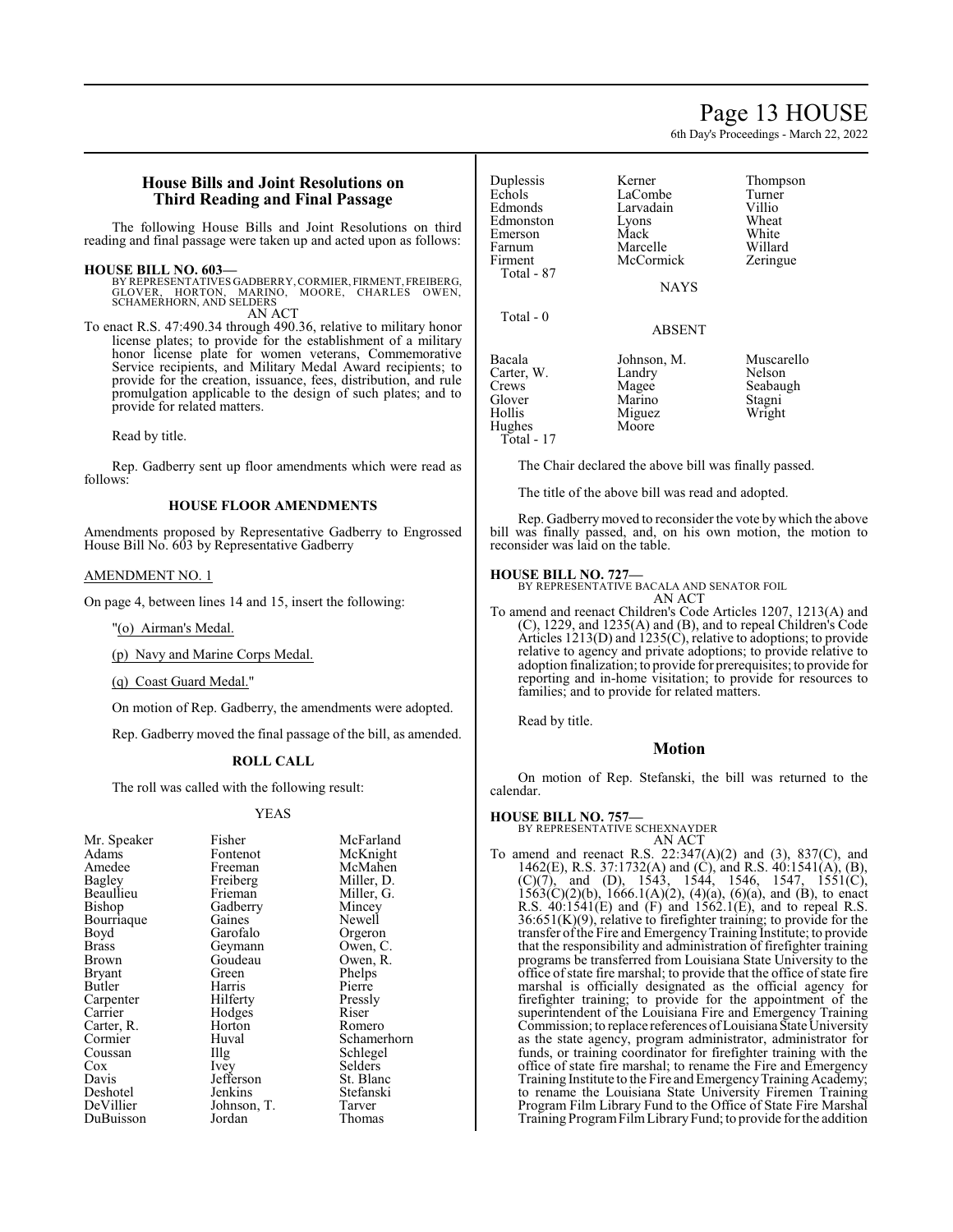# Page 14 HOUSE

6th Day's Proceedings - March 22, 2022

of the fire and emergency training section in the office of state fire marshal; and to provide for related matters.

Read by title.

Rep. Horton, on behalf of the Legislative Bureau, sent up floor amendments which were read as follows:

#### **HOUSE FLOOR AMENDMENTS**

Amendments proposed by Representative Horton on behalf of the Legislative Bureau to Engrossed House Bill No. 757 by Representative Schexnayder

#### AMENDMENT NO. 1

On page 7, line 18, following "marshal" delete ","

# AMENDMENT NO. 2

On page 11, line 26, following "Subsection A" and before "to" insert "of this Section"

#### AMENDMENT NO. 3

On page 12, line 1, change "fireman's" to "firefighter's"

On motion of Rep. Horton, the amendments were adopted.

Rep. Fontenot moved the final passage of the bill, as amended.

#### **ROLL CALL**

The roll was called with the following result:

NAYS

#### YEAS

| Mr. Speaker  | Fontenot    | McKni         |
|--------------|-------------|---------------|
| Adams        | Freeman     | McMał         |
| Amedee       | Freiberg    | Miller,       |
| Bacala       | Frieman     | Miller,       |
| Bagley       | Gadberry    | Mincey        |
| Beaullieu    | Gaines      | Newell        |
| Bourriaque   | Garofalo    | Orgero        |
| Boyd         | Geymann     | Owen,         |
| <b>Brass</b> | Goudeau     | Owen,         |
| Brown        | Green       | Phelps        |
| Bryant       | Harris      | Pierre        |
| Butler       | Hilferty    | Pressly       |
| Carpenter    | Hodges      | Riser         |
| Carrier      | Horton      | Romero        |
| Carter, R.   | Huval       | Schame        |
| Cormier      | Illg        | Schlege       |
| Coussan      | Ivey        | Selders       |
| Cox          | Jefferson   | St. Blar      |
| Davis        | Jenkins     | Stefans       |
| Deshotel     | Johnson, T. | Tarver        |
| DeVillier    | Jordan      | Thoma:        |
| DuBuisson    | Kerner      | <b>Thomp:</b> |
| Duplessis    | LaCombe     | Turner        |
| Echols       | Larvadain   | Villio        |
| Edmonds      | Lyons       | Wheat         |
| Edmonston    | Mack        | White         |
| Emerson      | Magee       | Willard       |
| Farnum       | Marcelle    | Zeringt       |
| Firment      | McCormick   |               |
| Fisher       | McFarland   |               |
| Total - 88   |             |               |
|              | NAYS        |               |

Fontenot McKnight<br>Freeman McMahen Freeman McMahen<br>Freiberg Miller, D. Freiberg Miller, D.<br>Frieman Miller, G. Miller, G.<br>Mincey Newell<br>Orgeron Garofalo Orgeron<br>Gevmann Owen, C Goudeau Owen, R.<br>Green Phelps Phelps<br>Pierre Harris Pierre<br>Hilferty Pressly Hilferty<br>Hodges Riser Hodges Riser<br>
Horton Romero Huval Schamerhorn<br>Illg Schlegel The Schlegel<br>
Schlegel<br>
Selders Jefferson St. Blanc<br>Jenkins Stefanski Stefanski<br>Tarver **Devillerian School School School School School School School School School School School School School School** S<br> **Development** Thomas Thompson<br>Turner LaCombe Turner<br>Larvadain Villio Larvadain Villio<br>
Lyons Wheat Mack White<br>Magee Willar Magee Willard<br>
Marcelle Zeringu Zeringue

Total - 0

### ABSENT

Bishop Johnson, M. Nelson<br>Carter, W. Landry Seabaugh Carter, W. Landry Seabau<br>Crews Marino Stagni Crews Marino Stagni<br>
Glover Miguez Wright Glover Miguez<br>
Hollis Moore Hollis Moore<br>Hughes Muscar Muscarello Total - 16

The Chair declared the above bill was finally passed.

The title of the above bill was read and adopted.

Rep. Fontenot moved to reconsider the vote by which the above bill was finally passed, and, on his own motion, the motion to reconsider was laid on the table.

**HOUSE BILL NO. 70—** BY REPRESENTATIVE MCMAHEN AND SENATOR ROBERT MILLS AN ACT

To designate mile markers 40 through 43, east and westbound, of Interstate Highway 20 in Webster Parish as the "Vietnam Veterans Memorial Highway"; and to provide for related matters.

Read by title.

Rep. McMahen moved the final passage of the bill.

# **ROLL CALL**

The roll was called with the following result:

#### YEAS

Adams Fontenot McKnight<br>Amedee Freeman McMahen Amedee Freeman McMahen<br>Bacala Freiberg Miller D Bacala Freiberg<br>Bagley Frieman Bagley Frieman Miller, G.<br>Beaullieu Gadberry Mincey Bourriaque Gaines<br>Bovd Garofalo Boyd Garofalo Orgeron<br>Brass Geymann Owen, C. Brass Geymann<br>Brown Goudeau Bryant Green<br>Butler Harris Carpenter Hilferty<br>Carrier Hodges Carrier Hodges Romero<br>Carter, R. Horton Schamer Cormier Huval Schlegel<br>
Coussan IIIg Selders Coussan Illg Selders<br>
Cox Ivey St. Blar Cox Ivey St. Blanc<br>
Davis Jefferson Stefanski Deshotel Jenkins Tarver<br>
DeVillier Johnson T. Thomas DeVillier Johnson, T.<br>DuBuisson Jordan Duplessis Kerner Turner Echols LaCombe Villio<br>Edmonds Larvadain Wheat Edmonston Lyons White<br>Emerson Mack Willard Emerson Mack<br>Farnum Marcelle Farnum Marcelle Zeringue<br>Firment McCormick Total - 86 Total - 0 Carter, W.

Mr. Speaker Fisher McFarland<br>Adams Fontenot McKnight Gadberry Mincey<br>Gaines Newell Goudeau Owen, R.<br>Green Pierre Harris Pressly<br>Hilferty Riser Carter, R. Horton Schamerhorn Jefferson Stefans<br>Jenkins Tarver Jordan Thompson<br>Kerner Turner Larvadain Wheat<br>Lyons White

# **NAYS**

**McCormick** 

#### ABSENT

Bishop Johnson, M. Muscarello<br>Carter, W. Landry Nelson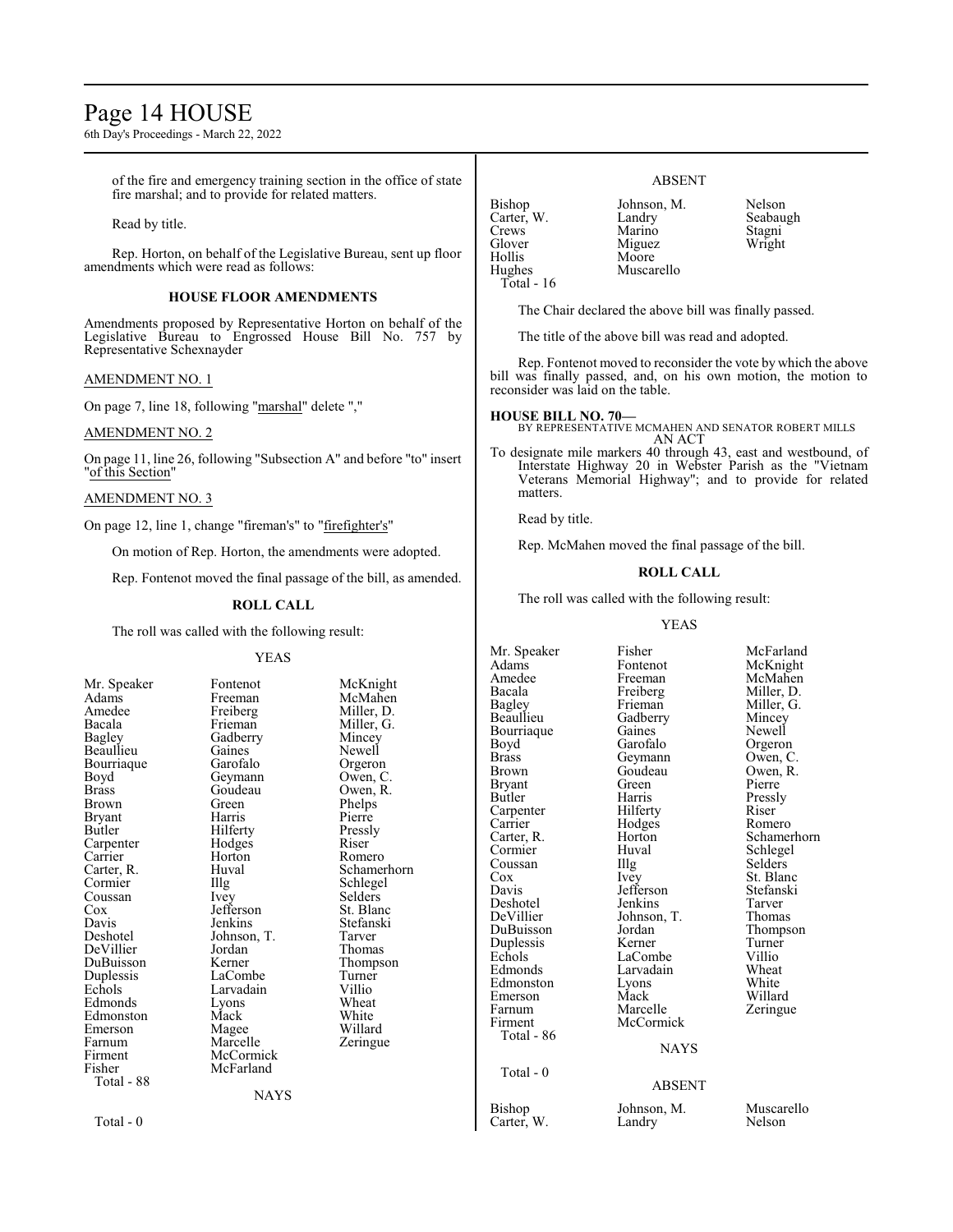# Page 15 HOUSE

6th Day's Proceedings - March 22, 2022

| Crews      | Magee  | Phelps   |
|------------|--------|----------|
| Glover     | Marino | Seabaugh |
| Hollis     | Miguez | Stagni   |
| Hughes     | Moore  | Wright   |
| Total - 18 |        |          |

The Chair declared the above bill was finally passed.

The title of the above bill was read and adopted.

Rep. McMahen moved to reconsider the vote by which the above bill was finally passed, and, on his own motion, the motion to reconsider was laid on the table.

**HOUSE BILL NO. 71—** BY REPRESENTATIVE MCMAHEN AND SENATOR ROBERT MILLS AN ACT

To designate a portion of Louisiana Highway 371 as the "John David Crow Memorial Highway"; and to provide for related matters.

Read by title.

Rep. McMahen moved the final passage of the bill.

### **ROLL CALL**

The roll was called with the following result:

#### YEAS

| Mr. Speaker<br>Adams<br>Amedee<br>Bacala<br>Bagley<br>Beaullieu<br>Bourriaque<br>Boyd<br>Brass<br>Brown<br>Bryant<br>Butler<br>Carpenter<br>Carrier<br>Carter, R.<br>Cormier<br>Coussan<br>$\cos$<br>Davis<br>Deshotel<br>DeVillier<br>DuBuisson<br>Duplessis | Fisher<br>Fontenot<br>Freeman<br>Freiberg<br>Frieman<br>Gadberry<br>Gaines<br>Garofalo<br>Geymann<br>Goudeau<br>Green<br>Harris<br>Hilferty<br>Hodges<br>Horton<br>Huval<br>Illg<br>Ivey<br>Jefferson<br>Jenkins<br>Johnson, T.<br>Jordan<br>Kerner | McFarland<br>McKnight<br>McMahen<br>Miller, D.<br>Miller, G.<br>Mincey<br>Newell<br>Orgeron<br>Owen, C.<br>Owen, R.<br>Pierre<br>Pressly<br>Riser<br>Romero<br>Schamerhorn<br>Schlegel<br>Selders<br>St. Blanc<br>Stefanski<br>Tarver<br>Thomas<br>Thompson<br>Turner |
|---------------------------------------------------------------------------------------------------------------------------------------------------------------------------------------------------------------------------------------------------------------|-----------------------------------------------------------------------------------------------------------------------------------------------------------------------------------------------------------------------------------------------------|-----------------------------------------------------------------------------------------------------------------------------------------------------------------------------------------------------------------------------------------------------------------------|
| Echols<br>Edmonds<br>Edmonston<br>Emerson<br>Farnum<br>Firment<br>Total - 85                                                                                                                                                                                  | LaCombe<br>Larvadain<br>Lyons<br>Mack<br>Marcelle<br>McCormick<br><b>NAYS</b>                                                                                                                                                                       | Villio<br>Wheat<br>White<br>Zeringue                                                                                                                                                                                                                                  |
|                                                                                                                                                                                                                                                               |                                                                                                                                                                                                                                                     |                                                                                                                                                                                                                                                                       |
| Total - $0$                                                                                                                                                                                                                                                   | <b>ABSENT</b>                                                                                                                                                                                                                                       |                                                                                                                                                                                                                                                                       |
| Bishop<br>Carter, W.<br>Crews<br>Glover<br>Hollis<br>Hughes<br>Johnson, M.<br>Total - 19                                                                                                                                                                      | Landry<br>Magee<br>Marino<br>Miguez<br>Moore<br>Muscarello<br>Nelson                                                                                                                                                                                | Phelps<br>Seabaugh<br>Stagni<br>Willard<br>Wright                                                                                                                                                                                                                     |

The Chair declared the above bill was finally passed.

The title of the above bill was read and adopted.

Rep. McMahen moved to reconsider the vote by which the above bill was finally passed, and, on his own motion, the motion to reconsider was laid on the table.

#### **HOUSE BILL NO. 444—**

BY REPRESENTATIVE RISER AN ACT

To designate a portion of the United States Highway 165 in Caldwell Parish as the "SPC Torey Jonteal Dantzler, Sr. Memorial Highway"; and to provide for related matters.

Read by title.

Rep. Riser moved the final passage of the bill.

#### **ROLL CALL**

The roll was called with the following result:

#### YEAS

Mr. Speaker Fisher McFarland<br>Adams Fontenot McKnight Adams Fontenot McKnight<br>
Amedee Freeman McMahen Amedee Freeman McMahen<br>Bacala Freiberg Miller, D. Bacala Freiberg Miller, D.<br>Bagley Frieman Miller, G. Bagley Frieman Miller, G.<br>Beaullieu Gadberry Mincey Bourriaque Gaines<br>Boyd Garofalo Boyd Garofalo Orgeron<br>Brass Geymann Owen, C. Brass Geymann<br>Brown Goudeau Brown Goudeau Owen, R.<br>Bryant Green Phelps Butler Harris Pierre<br>
Pierre Hilferty Pressly Carpenter Hilferty Pressl<br>Carrier Hodges Riser Carter, R. Horton Romer<br>
Huval Cormier Huval Schamerhorn<br>
Coussan Illg Schlegel Coussan Illg Schlegel<br>
Cox Ivey Selders Cox Ivey Selders<br>Davis Jefferson St. Blanc Deshotel Jenkins Stefanski<br>DeVillier Johnson, T. Tarver DuBuisson Jordan Thomas<br>
Duplessis Kerner Thompson Duplessis Kerner Thomp<br>Echols LaCombe Turner Echols LaCombe Turner<br>Edmonds Larvadain Villio Edmonston Lyons Wheat<br>Emerson Mack White Emerson Mack White<br>
Farnum Marcelle Willard Farnum Marcelle Willard<br>Firment McCormick Zeringue Total - 87 Total - 0 Carter, V Glover Hollis Hughes

Total -

Gadberry Mincey<br>Gaines Newell Green Phelps<br>Harris Pierre Hodges Riser<br>Horton Romero Jefferson<br>Jenkins Johnson, T. Tarver<br>Jordan Thomas Larvadain Villio<br>
Lyons Wheat McCormick **NAYS** 

| <b>Bishop</b> | Johnson, M. | Muscarello       |
|---------------|-------------|------------------|
| Carter, W.    | Landry      | Nelson           |
| Crews         | Magee       | Seabaugh         |
| Glover        | Marino      |                  |
| Hollis        | Miguez      | Stagni<br>Wright |
| Hughes        | Moore       |                  |
| Total - 17    |             |                  |

ABSENT

The Chair declared the above bill was finally passed.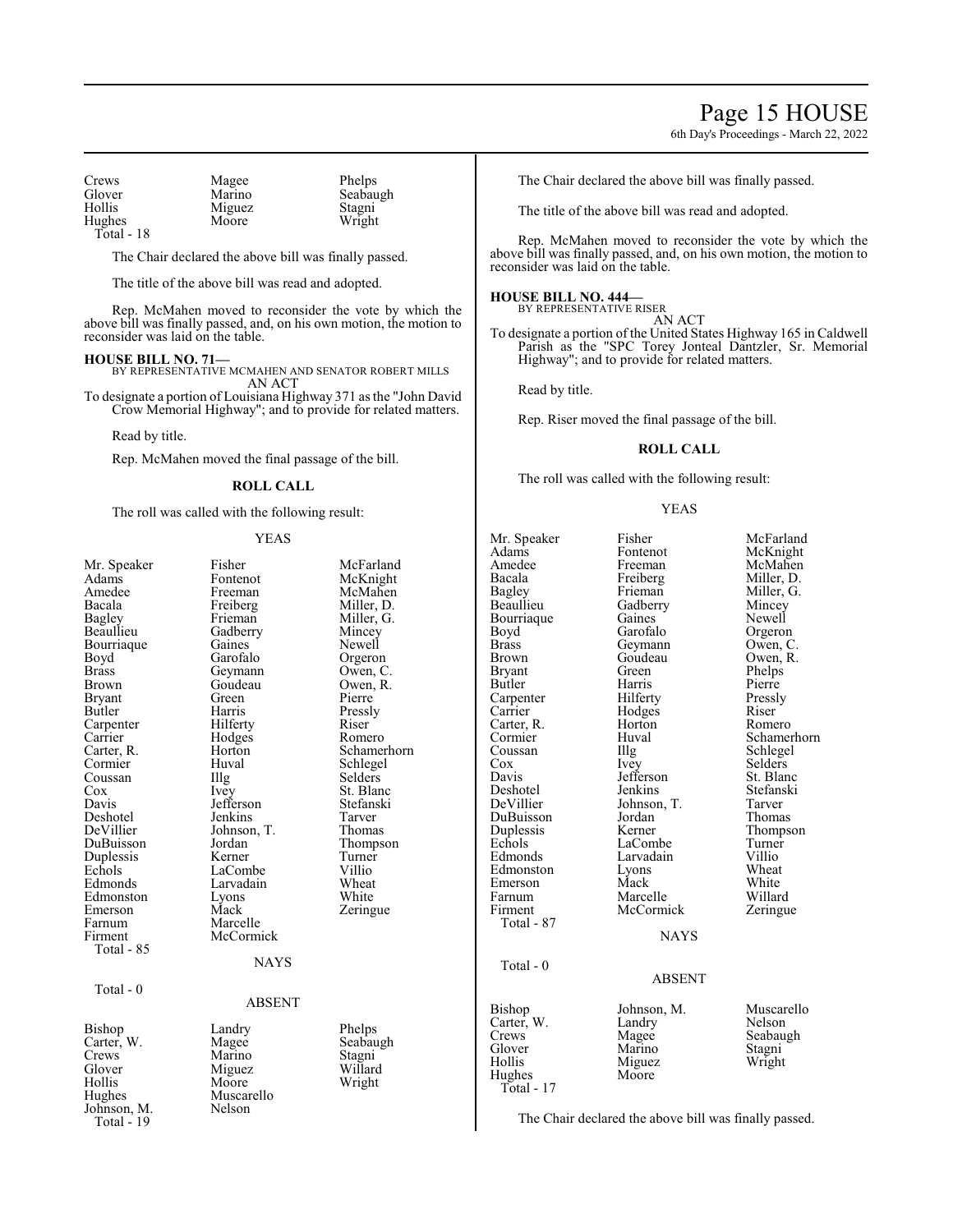# Page 16 HOUSE

6th Day's Proceedings - March 22, 2022

The title of the above bill was read and adopted.

Rep. Riser moved to reconsider the vote by which the above bill was finally passed, and, on his own motion, the motion to reconsider was laid on the table.

# **HOUSE BILL NO. 445—**

BY REPRESENTATIVE RISER AN ACT

To designate a portion of Louisiana Highway 133 in Caldwell Parish as the "Robert L. 'Doc' Owens Memorial Highway".

Read by title.

Rep. Riser moved the final passage of the bill.

#### **ROLL CALL**

The roll was called with the following result:

#### YEAS

| Mr. Speaker   | Fisher        | McFarland   |
|---------------|---------------|-------------|
| Adams         | Fontenot      | McKnight    |
| Amedee        | Freeman       | McMahen     |
| Bacala        | Freiberg      | Miller, D.  |
| <b>Bagley</b> | Frieman       | Miller, G.  |
| Beaullieu     | Gadberry      | Mincey      |
| Bourriaque    | Gaines        | Newell      |
| Boyd          | Garofalo      | Orgeron     |
| <b>Brass</b>  | Geymann       | Owen, C.    |
| <b>Brown</b>  | Goudeau       | Owen, R.    |
| <b>Bryant</b> | Green         | Phelps      |
| Butler        | Harris        | Pierre      |
| Carpenter     | Hilferty      | Pressly     |
| Carrier       | Hodges        | Riser       |
| Carter, R.    | Horton        | Romero      |
| Cormier       | Hughes        | Schamerhorn |
| Coussan       | Huval         | Schlegel    |
| Davis         | Illg          | Selders     |
| Deshotel      | Ivey          | St. Blanc   |
| DeVillier     | Jefferson     | Stefanski   |
| DuBuisson     | Jenkins       | Tarver      |
| Duplessis     | Johnson, T.   | Thomas      |
| Echols        | Kerner        | Thompson    |
| Edmonds       | LaCombe       | Turner      |
| Edmonston     | Larvadain     | Villio      |
| Emerson       | Lyons         | Wheat       |
| Farnum        | Mack          | White       |
| Firment       | McCormick     | Zeringue    |
| Total - 84    |               |             |
|               | <b>NAYS</b>   |             |
|               |               |             |
| Total - 0     |               |             |
|               | <b>ABSENT</b> |             |
|               |               |             |
| Bishop        | Jordan        | Muscarello  |
| Carter, W.    | Landry        | Nelson      |
| $\cos$        | Magee         | Seabaugh    |
| Crews         | Marcelle      | Stagni      |
| Glover        | Marino        | Willard     |
| Hollis        | Miguez        | Wright      |
| Johnson, M.   | Moore         |             |
| Total - 20    |               |             |
|               |               |             |

The Chair declared the above bill was finally passed.

The title of the above bill was read and adopted.

Rep. Riser moved to reconsider the vote by which the above bill was finally passed, and, on his own motion, the motion to reconsider was laid on the table.

#### **HOUSE BILL NO. 534—**

BY REPRESENTATIVES HORTON, GLOVER, AND LARVADAIN AN ACT

To designate a portion of Louisiana Highway 527 in Bossier Parish as the "Jessie Henry Memorial Highway"; and to provide for related matters.

Read by title.

Rep. Horton moved the final passage of the bill.

#### **ROLL CALL**

The roll was called with the following result:

#### YEAS

| Mr. Speaker  | Fisher        | McKnight    |
|--------------|---------------|-------------|
| Adams        | Fontenot      | McMahen     |
| Amedee       | Freeman       | Miller, D.  |
| Bacala       | Freiberg      | Miller, G.  |
| Bagley       | Frieman       | Mincey      |
| Beaullieu    | Gadberry      | Newell      |
| Bourriaque   | Gaines        | Orgeron     |
| Boyd         | Garofalo      | Owen, C.    |
| <b>Brass</b> | Geymann       | Owen, R.    |
| Brown        | Goudeau       | Phelps      |
| Bryant       | Green         | Pierre      |
| Butler       | Harris        | Pressly     |
| Carpenter    | Hilferty      | Riser       |
| Carrier      | Hodges        | Romero      |
| Cormier      | Horton        | Schamerhorn |
| Coussan      | Huval         | Schlegel    |
| Cox          | Illg          | Selders     |
| Davis        | Ivey          | St. Blanc   |
| Deshotel     | Jefferson     | Stefanski   |
| DeVillier    | Jenkins       | Tarver      |
| DuBuisson    | Jordan        | Thomas      |
| Duplessis    | Kerner        | Thompson    |
| Echols       | LaCombe       | Turner      |
| Edmonds      | Larvadain     | Villio      |
| Edmonston    | Lyons         | Wheat       |
| Emerson      | Mack          | White       |
| Farnum       | McCormick     | Willard     |
| Firment      | McFarland     | Zeringue    |
| Total - 84   |               |             |
|              | <b>NAYS</b>   |             |
| Total - $0$  |               |             |
|              | <b>ABSENT</b> |             |
| Bishop       | Johnson, M.   | Moore       |
| Carter, R.   | Johnson, T.   | Muscarello  |
| Carter, W.   | Landry        | Nelson      |
| Crews        | Magee         | Seabaugh    |
| Glover       | Marcelle      | Stagni      |
| Hollis       | Marino        | Wright      |
| Hughes       | Miguez        |             |
| Total - 20   |               |             |

#### ABSENT

The Chair declared the above bill was finally passed.

The title of the above bill was read and adopted.

Rep. Horton moved to reconsider the vote by which the above bill was finally passed, and, on her own motion, the motion to reconsider was laid on the table.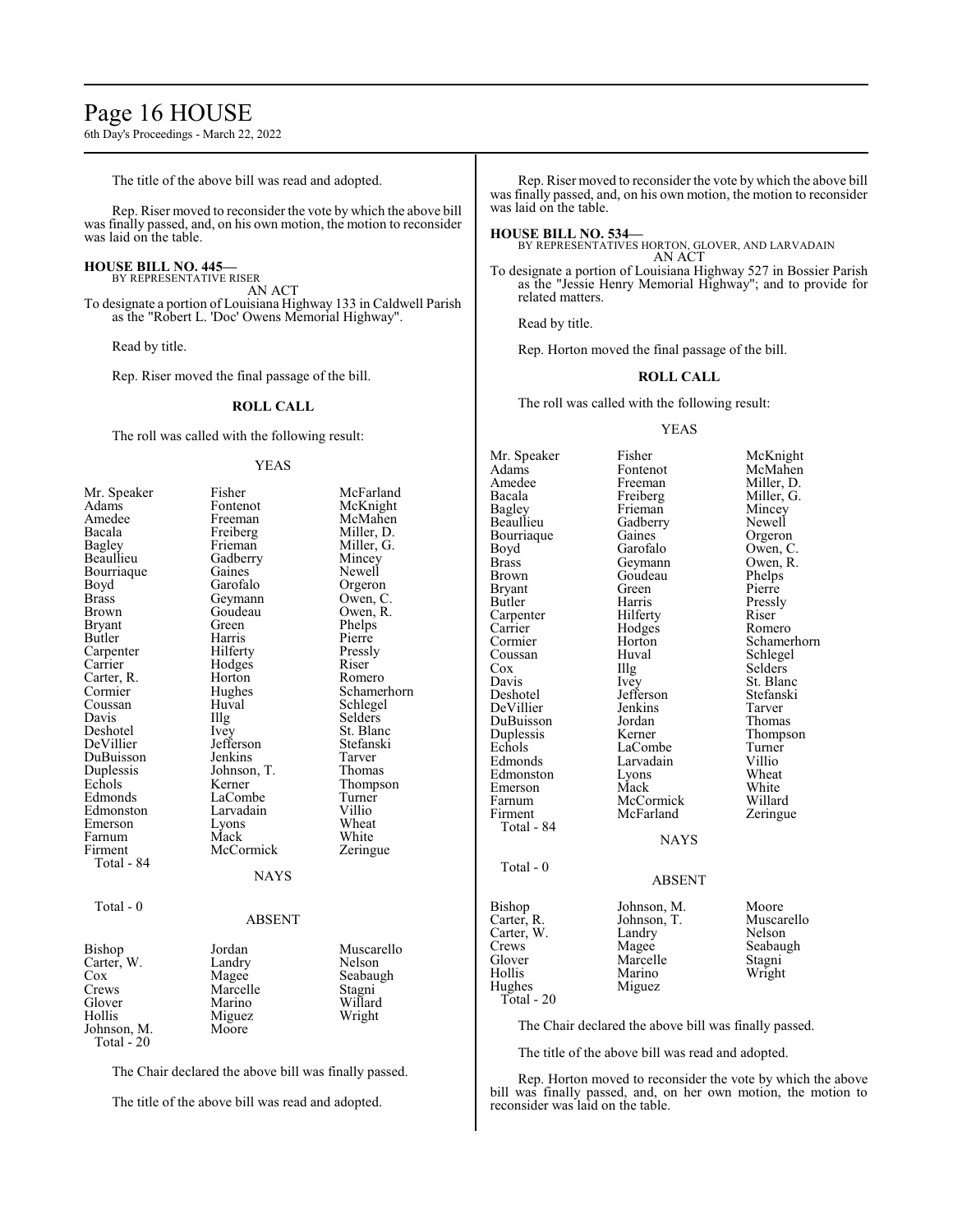# Page 17 HOUSE

6th Day's Proceedings - March 22, 2022

#### **HOUSE BILL NO. 748—**

BY REPRESENTATIVES MCMAHEN, CORMIER, EDMONSTON,<br>FIRMENT, GLOVER, HORTON, LARVADAIN, MOORE, AND<br>SCHAMERHORN

AN ACT

To designate Exit 44 on Interstate Highway 20 in Webster Parish as the "Kim Cannon Memorial Interchange"; and to provide for related matters.

Read by title.

Rep. McMahen moved the final passage of the bill.

# **ROLL CALL**

The roll was called with the following result:

#### YEAS

| Mr. Speaker  | Fontenot      | McMahen     |
|--------------|---------------|-------------|
| Adams        | Freeman       | Miller, D.  |
| Amedee       | Freiberg      | Miller, G.  |
| Bacala       | Frieman       | Mincey      |
| Bagley       | Gadberry      | Newell      |
| Beaullieu    | Gaines        | Orgeron     |
| Bourriaque   | Garofalo      | Owen, C.    |
| Boyd         | Geymann       | Owen, R.    |
| <b>Brass</b> | Goudeau       | Phelps      |
| Brown        | Green         | Pierre      |
| Bryant       | Harris        | Pressly     |
| Butler       | Hilferty      | Riser       |
| Carpenter    | Hodges        | Romero      |
| Carrier      | Horton        | Schamerhorn |
| Cormier      | Huval         | Schlegel    |
| Coussan      | Illg          | Selders     |
| $\cos$       | <i>lvey</i>   | St. Blanc   |
| Davis        | Jefferson     | Stefanski   |
| Deshotel     | Jenkins       | Tarver      |
| DeVillier    | Johnson, T.   | Thomas      |
| DuBuisson    | Jordan        | Thompson    |
| Duplessis    | Kerner        | Turner      |
| Echols       | LaCombe       | Villio      |
| Edmonds      | Larvadain     | Wheat       |
| Edmonston    | Lyons         | White       |
| Emerson      | Mack          | Willard     |
| Farnum       | McCormick     | Zeringue    |
| Firment      | McFarland     |             |
| Fisher       | McKnight      |             |
| Total - 85   |               |             |
|              | NAYS          |             |
| Total - 0    | <b>ABSENT</b> |             |
|              |               |             |
| Bishop       | Johnson, M.   | Muscarello  |
| Carter, R.   | Landry        | Nelson      |
| Carter, W.   | Magee         | Seabaugh    |
| Crews        | Marcelle      | Stagni      |
| Glover       | Marino        | Wright      |
| Hollis       | Miguez        |             |
| Hughes       | Moore         |             |
| Total - 19   |               |             |
|              |               |             |

The Chair declared the above bill was finally passed.

The title of the above bill was read and adopted.

Rep. McMahen moved to reconsider the vote by which the above bill was finally passed, and, on his own motion, the motion to reconsider was laid on the table.

#### **Suspension of the Rules**

On motion of Rep. Stefanski, the rules were suspended in order to take up and consider Petitions, Memorials, and Communications at this time.

# **Petitions, Memorials, and Communications**

The following petitions, memorials, and communications were received and read:

### **Message from the Senate**

### **HOUSE CONCURRENT RESOLUTIONS**

March 22, 2022

To the Honorable Speaker and Members of the House of Representatives:

I am directed to inform your honorable body that the Senate has concurred in the following House Concurrent Resolutions:

House Concurrent Resolution No. 22 Returned without amendments

House Concurrent Resolution No. 25 Returned without amendments

House Concurrent Resolution No. 28 Returned without amendments

House Concurrent Resolution No. 29 Returned without amendments

House Concurrent Resolution No. 30 Returned without amendments

House Concurrent Resolution No. 31 Returned without amendments

Respectfully submitted,

YOLANDA J. DIXON Secretary of the Senate

#### **Message from the Senate**

# **ASKING CONCURRENCE IN SENATE CONCURRENT RESOLUTIONS**

March 22, 2022

To the Honorable Speaker and Members of the House of Representatives:

I am directed to inform your honorable body that the Senate has adopted and asks your concurrence in the following Senate Concurrent Resolutions:

Senate Concurrent Resolution Nos. 5 and 9

Respectfully submitted,

YOLANDA J. DIXON Secretary of the Senate

# **Senate Concurrent Resolutions Lying Over**

The following Senate Concurrent Resolutions contained in the message were taken up and acted upon as follows: